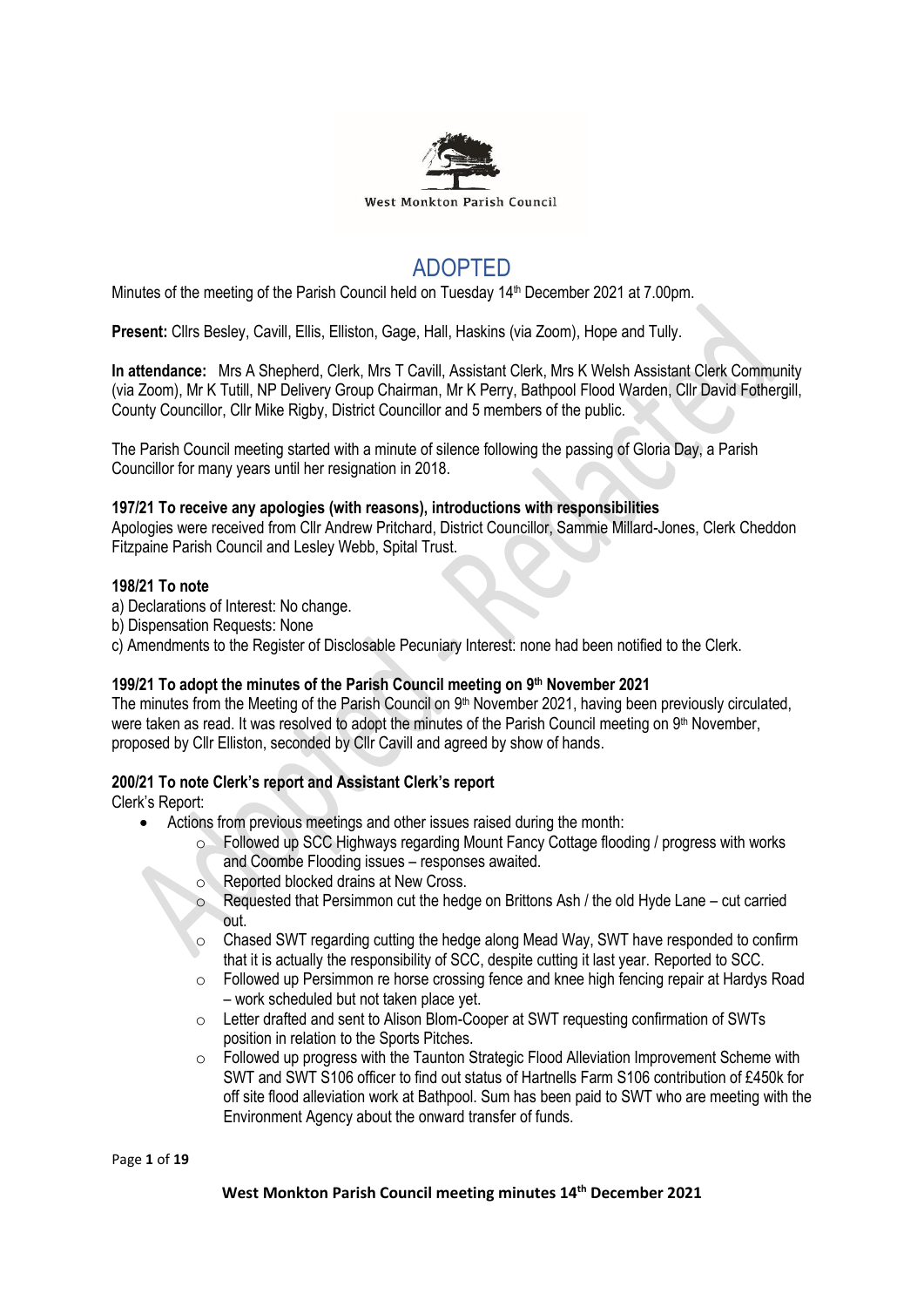- $\circ$  Liaised and confirmed permission with Persimmon Homes for the planting of 7 beech trees at Dyers Brook, planting took place on 1st December.
- o SID Memorandum of Understanding drafted and returned to SCC Traffic Management for signature.
- o Community Governance Review to form Taunton Town Council
	- Drafted mailshot and survey
	- Liaised with Sharpcat to arrange printing / posting.
	- Regular posting on websites and Facebook pages to encourage completion of survey.
	- Inputting survey results received in the post.
	- Started to draft headlines of PC consultation response
- o Liaised with solicitor regarding Country Park lease / Crown Estate covenant.
- Parish Administration:
	- $\circ$  Updating Planning Log with planning decisions / conditions weekly.
	- WM Liaison Meeting arrangements, agenda and actions.
	- $\circ$  Bus shelter cleaning carried out a couple of months ago. Would Councillors like the bus shelters cleaned on a regular basis? It was agreed that the bus shelters should be cleaned on a quarterly basis going forward and that the Parish Signs and fingerposts be cleaned.
	- $\circ$  Work on letter / survey to other Parish Council Clerks in Somerset about their experience with Developers delivering their obligations. Limited responses received (2).
	- $\circ$  Attenuation Ponds correspondence with SCC LLFA and Planning Enforcement, suggested an online meeting to gain an understanding of the extent of the enforcement action.
	- o Liaised with SCC regarding issues and the following responses were received:
		- VMS wording This request is currently with contractor to consider and implement.
		- Milton Hill gritting Milton Hill and School Road are included on the gritting schedule.
		- Milton Hill roundabout Milton Hill roundabout is still within the maintenance period and a list of remedial works has been agreed.
	- o Allotment renewals sent to allotment holders.
- BACH:
	- o Air conditioning service carried out on 7th December.
	- o Quote for air conditioning unit in the Activity Hall obtained and is in the finance report.
	- o Next Committee Meeting to take place on 20th December at 7pm.
- Meetings last month:
	- 1st November Agenda run through
	- 1st November Watercourse Watchers Introductory Meeting
	- 1st November Joint PC meeting re Country Park MOU with Ben Ashton
	- 2nd November WM Liaison Meeting
	- 2nd November Planning Committee Meeting
	- 3rd November Community Governance Review Meeting at SWT
	- 3rd November SALC Clerk's Forum
	- 8th November Get together with neighbouring Clerks re LGR
	- 9th November PC Meeting
	- 10th November LGR / SCC / Clerks Forum
	- 16th November SCC Highways Meeting
	- 22nd November Open evening regarding CGR at Tacchi Morris
	- 23rd November Open evening regarding CGR at BACH
	- 24th November Climate Change Programme Meeting with Bethan Turner
	- 30th November Budget / Precept meeting
- Meetings this month:
	- 1st December Dyers Brook Tree Planting
	- 6th December CGR survey responses inputting
	- 7th December Agenda run through meeting
	- 7th December WM Liaison Meeting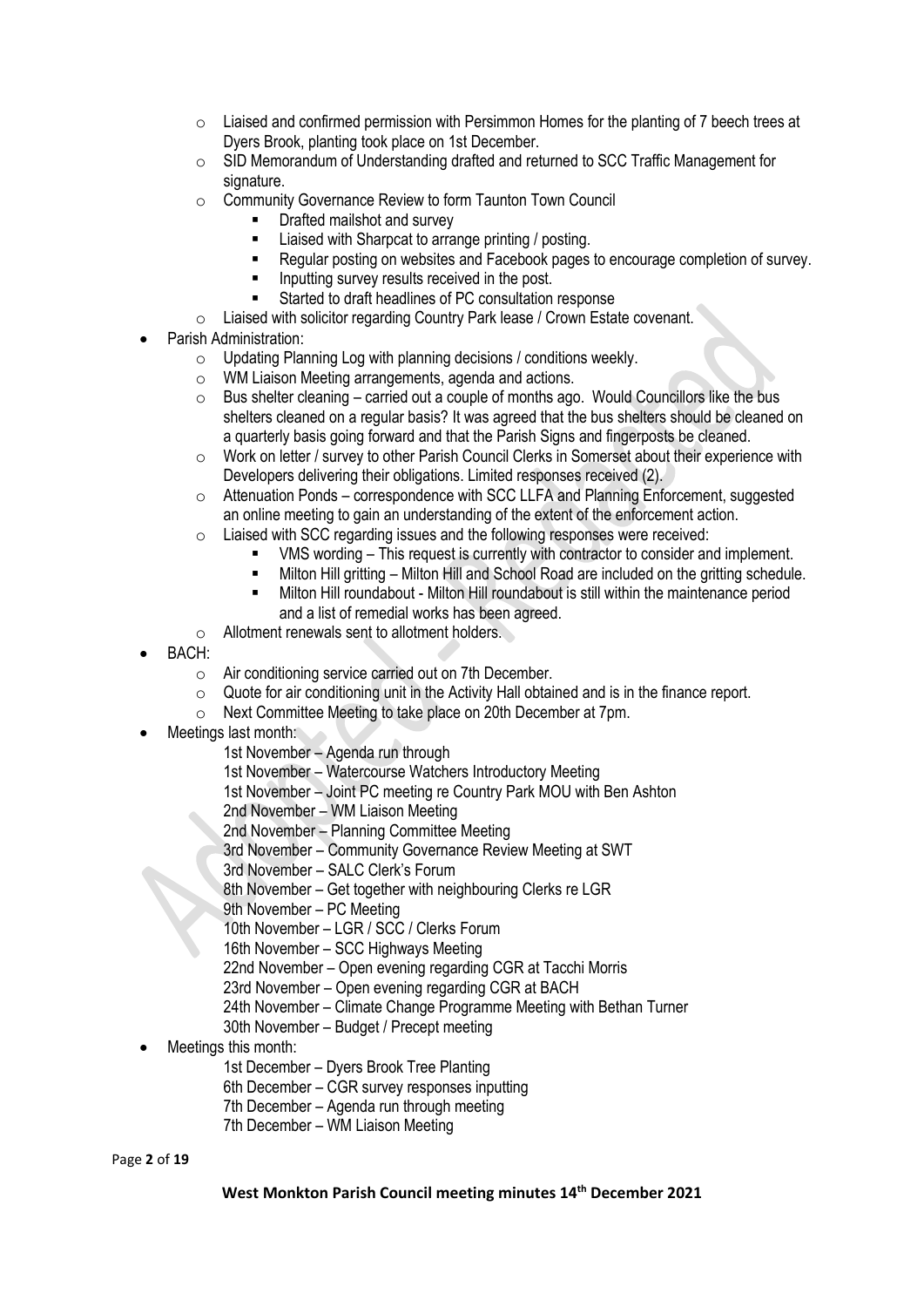- 7th December Planning Committee Meeting
- 8th December LGR / SCC Clerks Update meeting
- 14th December Parish Council meeting
- 20th December BACH Committee meeting

Assistant Clerk's Report:

- Actioned decisions made by Council.
- Attended virtual and actual meetings: Cheddon Fitzpaine PC, WM Liaison, SCC Highways, SCC LGR, Kate, Watercourse Watchers, local Clerks, tree planting.
- Distribution of newsletters ref corona virus pandemic, and other information from other agencies.
- Parish administration
	- $\circ$  Ref conversation with E.on regarding changes to charges of variable rates to electricity supply to Phone box (book exchange) in The Street West Monkton. The variable charge is due to increase from 25.4p per kWh to 33.8p per kWh from 1 Dec. They advise not going onto a fixed charge contract because the standing charges associated with such a contract are very expensive compared to the invoice paid, there would be £20.00 plus standing charge with a fixed contract. Completed Western Power update to records.
	- $\circ$  Request A Marchant Ltd to sort out lighting at Phone Box.
	- o Painting at St Quintin's play area. Enquiry as to next scheduled refurbishment SWT advise it will be 2023/2024. A volunteering project + additional table?
	- o Opus energy have resolved the case and confirmed there will be no further action taken and no money is owed.
	- o Liaison with Clerk and Assistant clerk-community
	- o Neighbourhood Plan: Regulation 16 submitted to SWT; information packs distributed to three Village Halls. Dialogue regarding the process of neighbourhood Planning.
- Planning
	- $\circ$  Applications forwarded and powerpoint presentations prepared. Check applications for compliance with NP. Request extensions to consultation period when required.
- Climate change and ecological emergency
	- $\circ$  On-going with B Turner. Develop the next 6 months programme.
	- o Set up Watercourse Watchers group, send introductory welcome email and newsletter type update.
- CIL projects:
	- o Safer route to school at CP, ongoing.
- Finance / Audit Working Party
	- o AWP meeting Friday 21 January 2022 9.00am by zoom.
	- o Review of Council status and salaries completed.
	- o Financial Regulations updated.
	- Monitor annual leave, Holiday record up to date and in agreement with SLCC templates.
	- $\circ$  Set up Assistant Clerk- com on payroll, set up for working from home supply laptop and printer, ink, paper, office supplies, membership of SALC and SLCC, calculate annual leave.
	- o Prepare budget and precept for 2022/2023

Assistant Clerk – Community Report:

- New Laptop has enabled more work in less time
- Attended Climate Initiatives Meeting
- Attended CGR Public Meetings x 2
- Attended Budget and Precept Meeting
- Attended Planning Meeting
- Attended Agenda Run through meeting for Parish Meeting
- Created Volunteering Policy, Health and Safety Policy and Confidentiality Policy
- Created Volunteer Registration form

Page **3** of **19**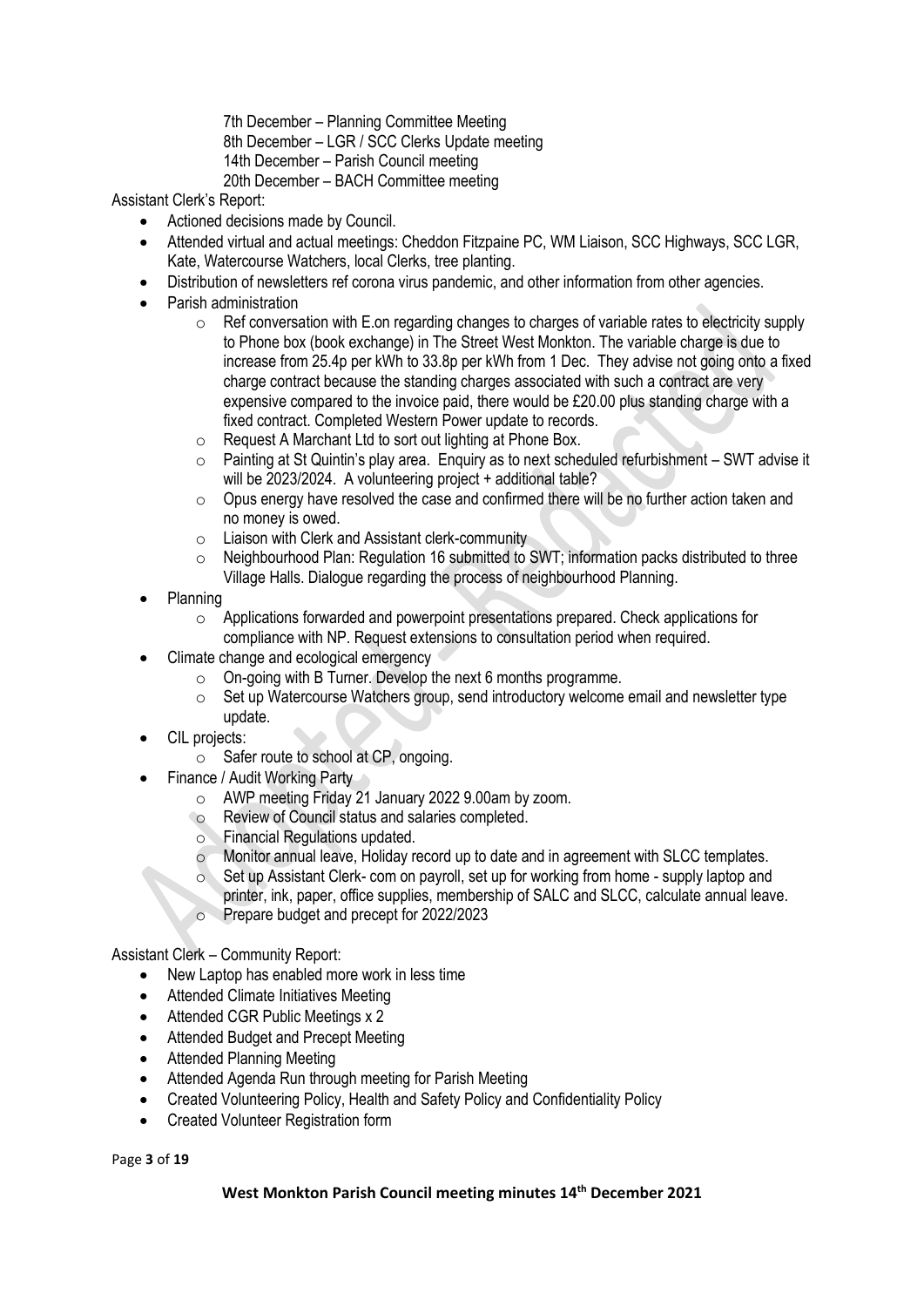- Updated Community Survey using new laptop ready for approval with a covering letter
- Created Poster for Volunteers for Dyers Brook Clearance and advertised on Monkton Matters and on all notice boards in the Parish
- Met with Kevin Perry to finalised the risk assessment
- Risk Assessment complete
- Responded to interests from volunteers for the above
- Visited local Youth Club discussed Disco and Pizza for Christmas party and responded to various queries from Becky at the group
- Met with Debbie Harris to discuss her role and look at putting together a directory of services for the community.
- Attended online Facilitator Training with Quantock Landscape Partnership
- Facilitated workshop following the above training for Quantock Landscape Partnership about the future of the Quantocks.
- Recruited Becky Popham to be a speaker at the Annual Parish Meeting and also had a discussion with Debbie Harris who is also happy to speak at the meeting.
- Discussed recruitment of volunteers for maintaining trees around the Parish with Alan Hall and will be putting together a poster for this when we are in a position to do so.
- Input of data onto survey monkey for community survey 'Future of your Parish Council'
- Pulled together postcode list to gather information about areas where residents had responded to survey

# **201/21 Local Government Re-Organisation**

# **a) Update**

Cllr Fothergill provided an update. Following the Secretary of State for Housing, Communities and Local Government (now renamed Department for Levelling Up, Housing and Communities DLUHC)) decision to support the move to a single Unitary Council across Somerset the transition programme, lead teams and governance structure have been agreed by all Councils. A LGR Joint Committee to oversee the transition sat for the first time on 5th November 2021 and will meet again on December 17th. A Joint Scrutiny Board is now being formed by approval through the five Councils. The Advisory Board met for the third time in Donyatt on 25th November. It is expected that statutory orders will be laid before Parliament in January 2022 with an agreed vesting date for the new authority as April 2023.

# **b) Community Governance Review to form Taunton Town Council**

Cllr Rigby provided an overview of the Community Governance Review to form Taunton Town Council. The Review incorporates eight surrounding parishes of which West Monkton is one.

Cllr Rigby provided the background to commencing the Review which formed part of the 2019 Liberal Democrat Manifesto that pledged to create a Town Council for Taunton. Forming a Town Council for the unparished area of Taunton also forms part of the One Somerset Business Case. As Somerset moves to a Unitary Council there is a need more than ever to create a Town Council to enable the delegation of functions and services.

Research of the current unparished area of Taunton has been carried out and it is considered that it may not reflect the urban area of Taunton. Eight surrounding parishes have therefore been included in the Community Governance Review. A consultation has commenced which runs until 12<sup>th</sup> January, a proposal will then be developed by the Working Group and presented to SWT Full Council. There will then be a further period of consultation which is likely to take place in April 2022. The Town Council will be in place from April 2023 with elections in May 2023.

Cllr Rigby confirmed that the model used by Salisbury Town Council is being explored as a model for Taunton.

The following questions were asked by Councillors:

Cllr Besley confirmed that during a recent event, a statement was made by the Mayor of Taunton that if a parish did not want to join the larger Town Council area they didn't have to. Is that correct? Who makes the decision and will the Parish Council survey responses be taken into account when making that decision? Cllr Rigby

Page **4** of **19**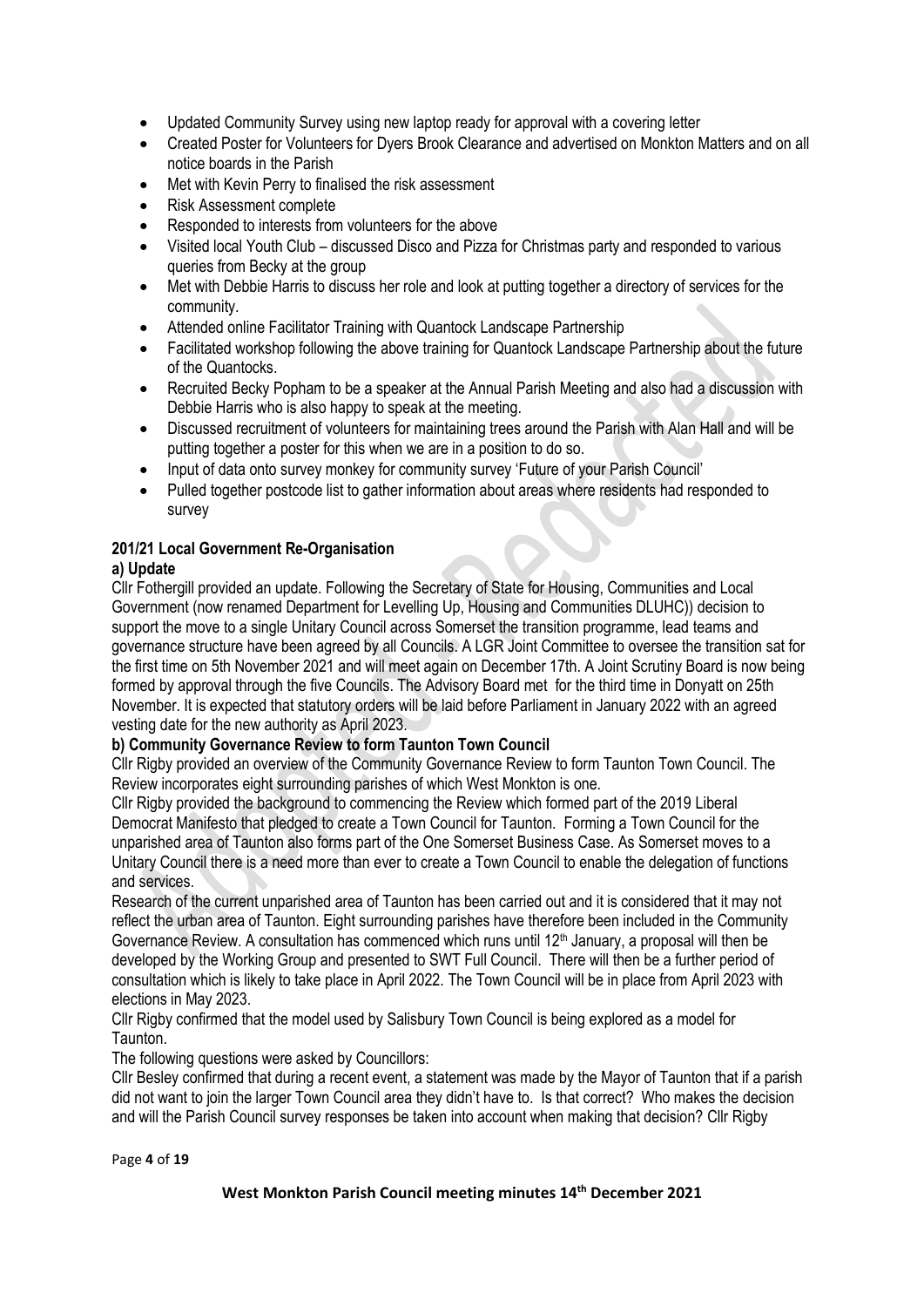confirmed that it would be dependent on the questions asked in the survey, how they were phrased and the level of response. If there is an overwhelming response from local people then they will be listened to.

Cllr Cavill asked if bearing in mind that the SWT Working Party developed proposals previously and QC advice was obtained by SWT and that were both ignored at the SWT Full Council meeting in October, how can it be ensured that the advice of the Working Group isn't ignored again. Cllr Cavill stated that the consultation appears to be an attempted land grab.

Cllr Besley stated that it would be fairer if an independent body decided the outcome of the Review because the Parish Council has little confidence in SWT following their dealings with the Country Park.

Cllr Hall asked if SWT would like a copy of the questions asked in the PC survey with its consultation response. Cllr Rigby confirmed that SWT would like to see the questions and analysis of the responses received.

Cllr Cavill raised that there was an issue with the SWT consultation survey whereby when someone enters their postcode it automatically populates the answer to the next question with Taunton. This issue remained for a couple of weeks before it was rectified.

Cllr Hope stated that local people in the new development are passionate about the local area and being separate from the Town Council and remaining part of West Monkton parish. Cllr Rigby stated that Taunton has expanded a lot and that Boundary Reviews don't take place very often and that is why it is important to do the review properly whilst the opportunity is available.

Cllr Gage asked what happens to the money that the Parish Council currently holds should the Parish be included in the Town Council area. Cllr Rigby stated, although advice is awaited to confirm if it is possible, that it wouldn't be unreasonable for any money currently being held to be ringfenced for the local community. Cllr Cavill responded to Cllr Rigby's statement and confirmed that money is divided proportionately if part of the Parish is included in the Town Council area. Cllr Cavill also confirmed that two boundary reviews influencing the unparished area of Taunton have taken place since 1983 and therefore the current unparished area isn't as old as indicated by Cllr Rigby.

Cllr Haskins referred to Salisbury Town Council that Cllr Rigby referred to as a model being used for Taunton Town Council and stated that when it was formed it incorporated just the unparished area of Salisbury. Cllr Haskins also stated that countryside borders the parish forming a boundary between it and the Town. Cllr Haskins also stated that SWT were after West Monkton parish because of what is available to the community within the Parish. The Parish Council has worked and continues to work hard to build the community. Local people do not feel part of Taunton but instead feel part of the community of West Monkton. Cllr Rigby stated that the review was not a land grab and that the opportunity to ringfence money for West Monkton would be looked into. Cllr Rigby also stated that a decision has not been made yet and that the consultation is running to inform the recommendations that the Working Group make to SWT Full Council.

Cllr Cavill asked if a decision on the Town Council could be taken by SWT during the pre-election period and stated that by proceeding with this consultation now has removed the opportunity for a Town Council for Taunton to be in place for 2022 which would have enabled the Town Council to be actively involved in discussions relating to the Unitary Council.

#### **202/21 SCC Report from Cllr D Fothergill**

#### Cllr Fothergill reported on the following:

Coronavirus infection rates: As of 29th November, the number of confirmed Covid cases in Somerset was 68,307 (18% up from 57,072 on 30th September) and the number of Covid-attributed deaths 927. The rate per 100,000 stands at 435.2 (709.7) for Somerset with Mendip at 564.1 (853.9), Sedgemoor at 418.1 (653.5), South Somerset 505.5 (668.3) and SW&T at 276.6 (713.0). The number of total deaths across the County is currently 8% above the 5-year average and the latest R-value for Somerset is between 0.8 and 1.0.

Infection rates in Somerset continue to be very high. With the new Omicron variant it is important, even for those who have had both jabs, to remember to follow Government guidance on wearing masks, to continue to observe Social Distancing and to always ventilate indoor areas.

Somerset Coronavirus Support Helpline: A single phone number continues to be available for anyone in Somerset who needs Coronavirus-related support. 0300 790 6275, is open seven days a week from 8am to 6pm. Vaccination programmes roll-out: Somerset continues to have one of the highest vaccination rates in the country with the latest figures showing over 91.3% of the 18+ population having had one dose of vaccine and 88.3%

Page **5** of **19**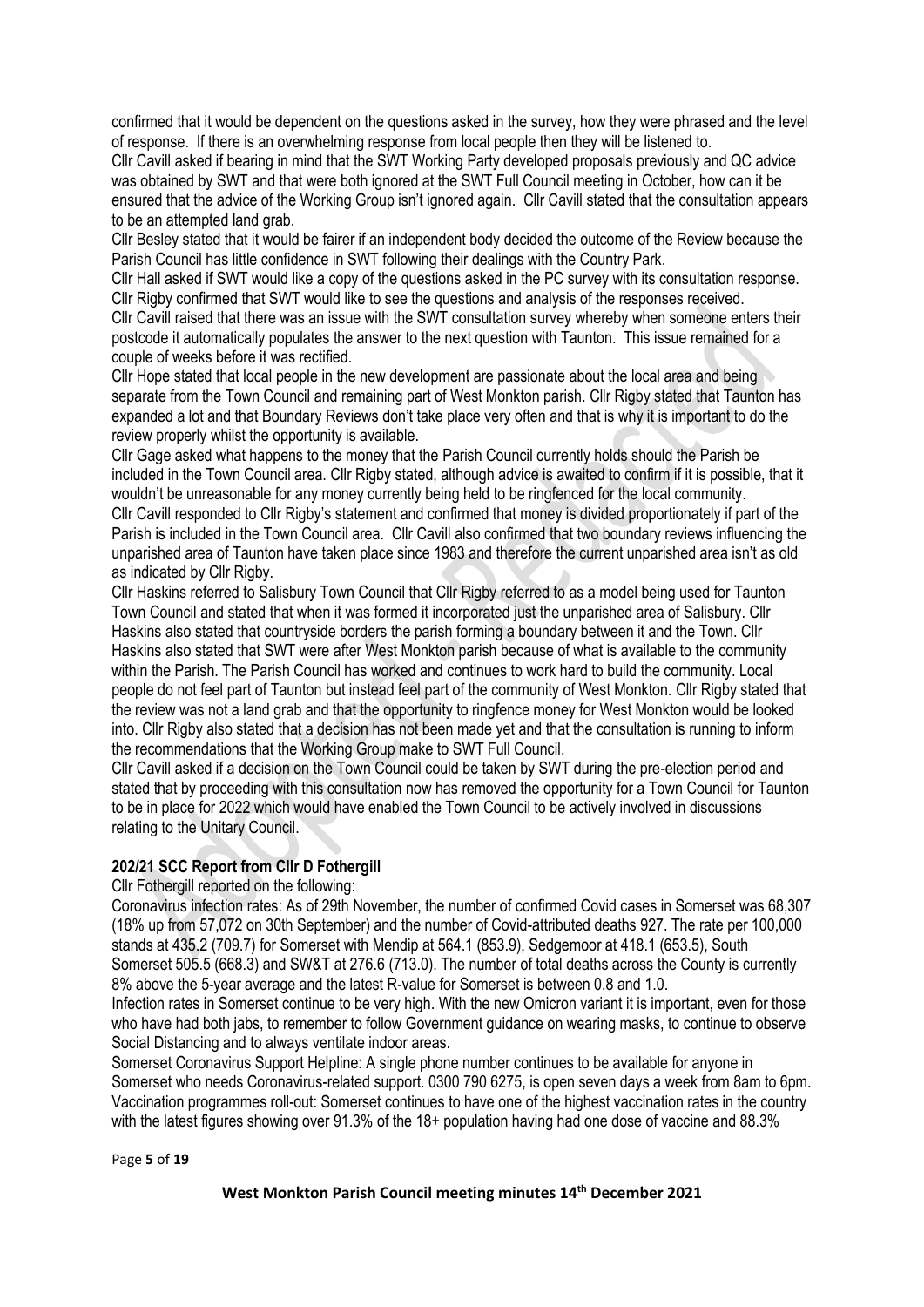having had both doses. To date 83% of over 80-year old's have had the booster with 56% of all over 50. Work is focusing on Children aged 12-15 years old where the current vaccination level is 49.7%. In total, in Somerset 126,000 doses (including boosters) are being delivered a week. Following the announcement by the Prime Minister, vaccination centres have been stepped up to meet the massive task of delivering boosters by the end of December. Staff are being redeployed, it is hoped that the Firepool site will have extended opening hours and the 15 minute waiting requirement after the vaccination will be removed to enable more people to be vaccinated more quickly.

Reaching Carbon Zero: A new £7.3 million primary school is set to become Somerset's first net zero carbon school, and only the third 'passivhaus' school in the south west. The new 420-place primary school, which includes a 60-place nursery, will serve the Orchard Grove housing development in Comeytrowe has been designed by architect firm Stride Treglown to minimise any environmental impact in line with Somerset's commitment to achieve carbon zero by 2030.

The England coastal path: SCC's Rights of Way team have completed work on a major new section of the English Coastal Path around the Doniford section. The decision to create the footway was part of the original establishment works for the England Coast Path and marks the completion of one of the last pieces of major work on the England Coast Path in Somerset

Applications for school places 2022: All children starting school for the first time in September 2022, as well as those moving between infant and junior or first and middle school applications must be submitted by Saturday 15 January 2022[. www.somerset.gov.uk/admissions](http://www.somerset.gov.uk/admissions)

The following questions were asked by Councillors:

Cllr Hope asked if 40 Commando are supporting the booster vaccination efforts locally. Cllr Fothergill confirmed that 700 military personnel have been redeployed but wasn't sure if that figure included personnel from 40 Commando.

Cllr Tully asked if there was a shortage of vaccinations as it is difficult to book a local vaccination. Cllr Fothergill confirmed that there is not a shortage of vaccinations and that the online booking system is updated regularly with new dates so it is worth checking the system frequently.

# **203/21 SW+T Council reports from Cllrs Cavill, Pritchard and Tully**

Cllr Tully reported on the following:

SWT Full Council - took place last week when the District wide Design Guide was passed.

Woolway Homes, North Taunton – a Compulsory Purchase Order has been approved for a small number of houses.

Flood Project for Taunton – looking at what is in place and suggesting improvements in the North Taunton and Monkton Heathfield area. Cllr Tully to request that a presentation is made to the Parish Council.

# Cllr Cavill reported on the following:

District wide Design Guide – as part of the newly approved policy a Design Review Panel has been established which will review proposals for developments of more than 50 houses.

Five Year Land Supply – a housing test for the Taunton Deane area is being carried out and the report is expected to be available in February. The report is likely to put Taunton Deane at below the 75% threshold. This could mean that developers could make an application for development on unallocated areas. Cllr Fothergill confirmed that when the Unitary Council is formed the 5 year land supply will apply to the whole County and that South Somerset and Taunton Deane are the problem areas, mainly due to the ongoing phosphates issue. Community Governance Review – SWT Councillor for Norton Fitzpaine PC area has written to the Working Group expressing concerns about the parish being included in the review.

Country Park Lease – being discussed by SWT Executive on 15<sup>th</sup> December.

# **Public Question Time**

A member of the public asked who is responsible for cutting the hedges in MH1 along Leaches Mead and around the balancing pond. When a cut recently took place the trees were cut too. Cllr Hope confirmed that Persimmon are obligated to keep the hedges to 2.4m as part of the maintenance schedule for the development. Cllr Hope

Page **6** of **19**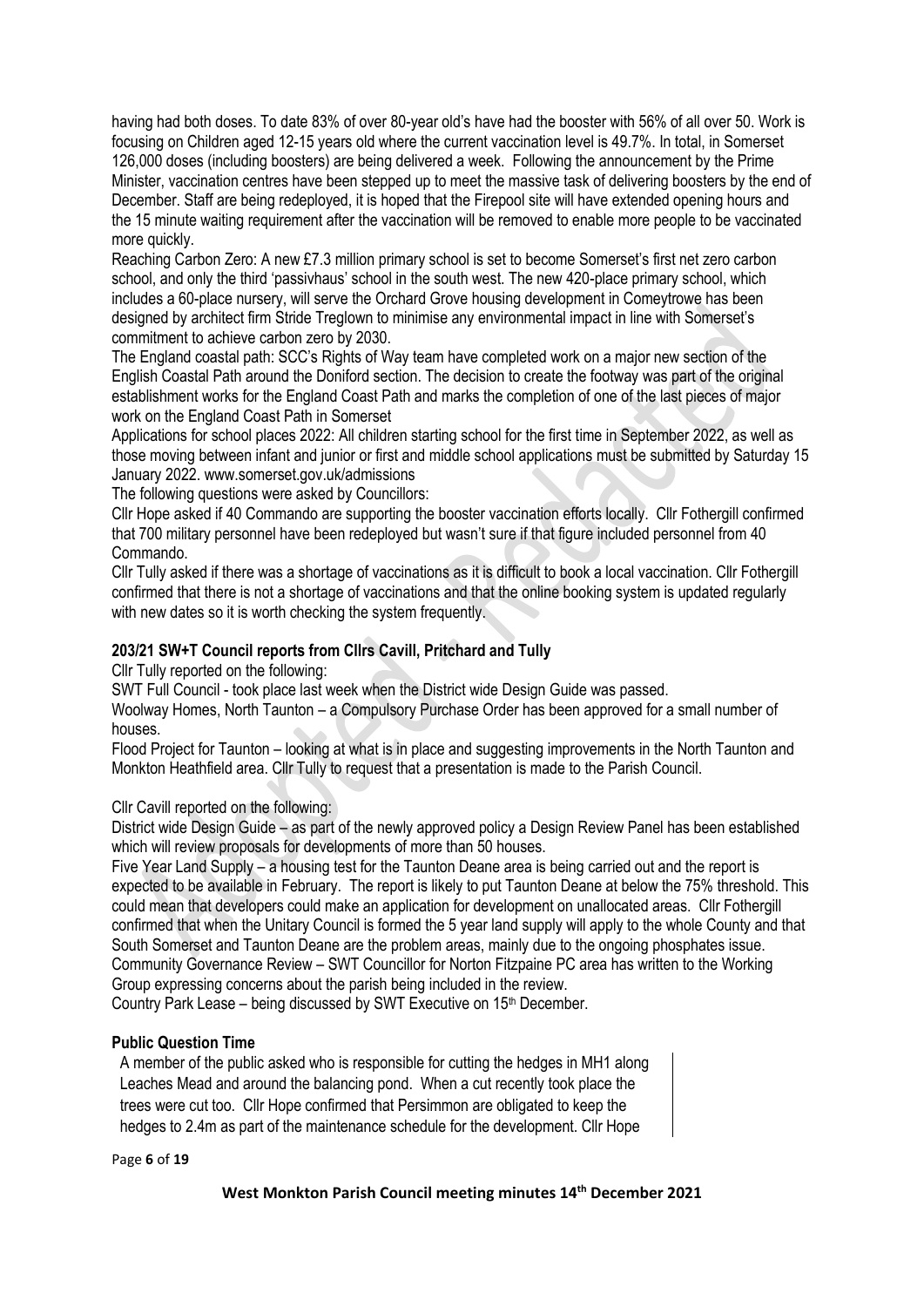also confirmed that the hedge cutting across the development hasn't been completed yet and that a request to clear up the debris from the hedge cutting has been fed back to Persimmon.

A member of the public asked when a consultation event will take place in relation to the Country Park. Cllr Cavill confirmed that the PC Country Park is for the 30 acres. The Glebe Farm proposal relates to Glebe Farm and the Country Park 30 acres and that they are two separate projects. When the Glebe Farm proposal is submitted a consultation period will commence and the Parish Council can make a comment on the proposal as can members of the public. A consultation on the PC Country Park will take place once the outcome of the Glebe Farm planning application is known.

The member of the public also asked what other options are being considered in relation to the Country Park. Cllr Cavill confirmed that expanding the Country Park and Somerset Wood on to land to the West of Greenway, on the landfill site and on land to the west of Maidenbrook Lane are being explored.

The member of the public also asked who gave advice to Glebe Farm to submit an application incorporating the Country Park with the Glebe Farm proposal. Cllr Cavill confirmed that the advice was given by a SWT Strategic Planner.

The member of the public also asked when the minutes of the Country Park Working Group will be available. Clerk confirmed that as the Working Group isn't a formal PC meeting that only notes are taken as specified in the Groups Terms of Reference. The Working Group does not make decisions but instead makes recommendations to the Parish Councils. These recommendations and the Parish Councils decision in relation to them are recorded in the Parish Council Meeting minutes.

Finally the member of the public asked if the Memorandum of Understanding is available to view. Cllrs Besley and Cavill confirmed that although a Memorandum of Understanding was drafted a final version was not developed or approved.

# **204/21 Planning**

# **a) To consider recommendations from the WMPC Planning committee on applications received by 7 th December 2021 (listed on SW+T Council website); and to consider any others to date**

48/21/0042 Replacement of buildings at Hyde Lane Business Park, Hyde Lane, Bathpool. West Monkton Parish Council does not support the application as submitted.

- The red line outline does not match the proposed development.
- Whilst West Monkton Parish Council supports in principle local employment and less use of vehicles, the reality is that the parking is insufficient for the number of staff likely to be employed. Suggest that the secure cycle area is covered to keep cycles dry, and shower facilities are included in each of the units; suggest that reducing the number of units from 5 to 4 would free up more land for parking
- The units themselves at 8 metres high are too tall for the site and would be completely overbearing on the bungalows on the other side of the road (which is narrow).
- To comply with the WM & CF Neighbourhood Plan policies, measures for rainwater capture should be included, lighting should be downlit and LED, and bat boxes should be installed.

48/21/0068 Demolition of garage and erection of single storey side and rear extension at 12 Sylvan Way, Monkton Heathfield.

West Monkton Parish Council supports this application.

Page **7** of **19**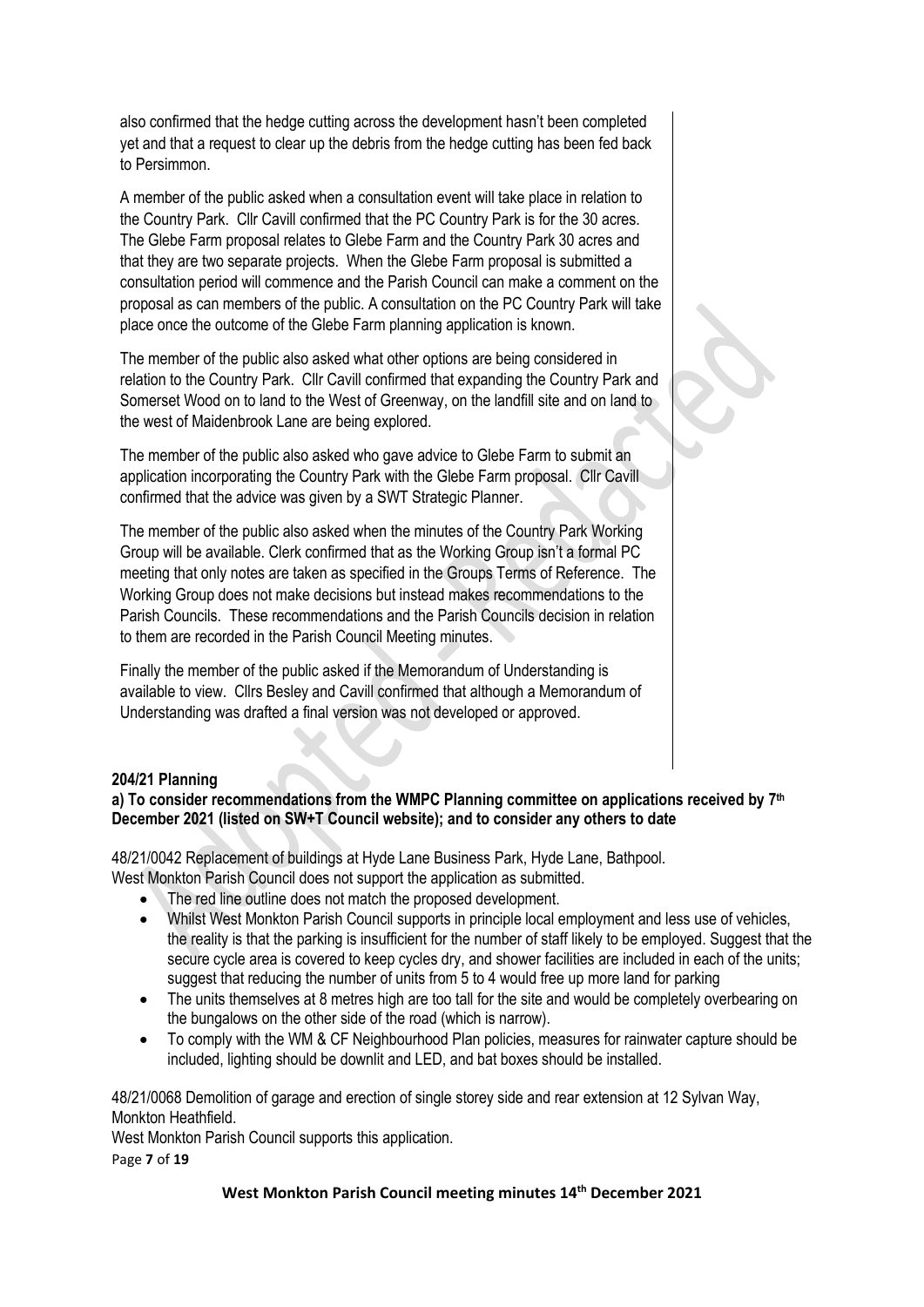- Building right up to the boundary, as proposed, raises issues about future maintenance, which should be addressed.
- To comply with the WM & CF Neighbourhood Plan policies, rainwater capture devices should be installed (e.g. water butts) and measures should eb taken to reduce light spillage from the proposed extension. External lighting should be downlit and LED.

48/21/0066/T Application to carry out management works to one Ash tree included in Taunton Deane Borough (West Monkton No.3) Tree Preservation Order 1998 at 56 Acacia Gardens, Bathpool, Taunton (TD777). Application has been withdrawn.

48/21/0074/A Display of 7 No. internally illuminated fascia signs, 1 No. internally illuminated totem sign, 2 No. internally illuminated directional signs, 1 No. internally illuminated height restrictor bar, 1 No. internally illuminated menu board, 1 No. internally illuminated order canopy and 1 No. internally illuminated triple menu board at Drive Thru Coffee Shop, on part of Deane Retail Car Park, Hankridge

West Monkton Parish Council objects to the totem pole, it is too high and irrelevant in view of all the other signage proposed for the site; but supports the rest of the application.

48/21/0075/LB Proposal: Installation of an air source heat pump at The Old Bakery, Greenway, Cheddon Fitzpaine Application Type: Listed Building C

Cllr Haskins declared personal interest in this application.

West Monkton Parish Council supports this application.

48/20/0050 Erection of a 66 bedroomed care home (Class C2) with associated parking, access and landscaping at Heathfield Industrial Park, Hardys Road, Bathpool. Amendment(s): · Amendments Comprise: Installation of Solar panels on roof of building.

West Monkton Parish Council supports the installation of solar panels on the roof of the building.

48/21/0076/CJ Notification for Prior Approval for the installation of solar voltaic equipment to the roof of Hollywood Bowl, Heron Gate, Taunton

West Monkton Parish Council supports this application.

48/21/0058 Application to fell 10 Alder trees and 3 Poplars included in Taunton Deane Borough (West Monkton No.1) Tree Preservation Order 2011 at Riverside, Bridgwater Road, Bathpool (TD1090) . Decision of Conditional Approval was made by on 18/10/2021

West Monkton Parish Council confirms its support for the suggestion from SWT for planting a mix of beech, oak, hawthorn and maple trees at Hankridge Lakes near to the M5 memorial.

It was resolved to adopt the planning comments as presented by Cllr Besley, seconded by Cllr Gage and all agreed by show of hands.

**b) To note that Planning decisions made are available on SW+T Council website filed under the application number**

Decisions noted.

#### **205/21 MH developments**

#### **a) Update;**

Clerk confirmed that the Planning Application for MH2 has been submitted and is likely to be validated before Christmas. It was agreed that the Parish Council would request an extension within which to make observations on the application due to the Christmas period.

#### **b) Tree Planting**

Page **8** of **19**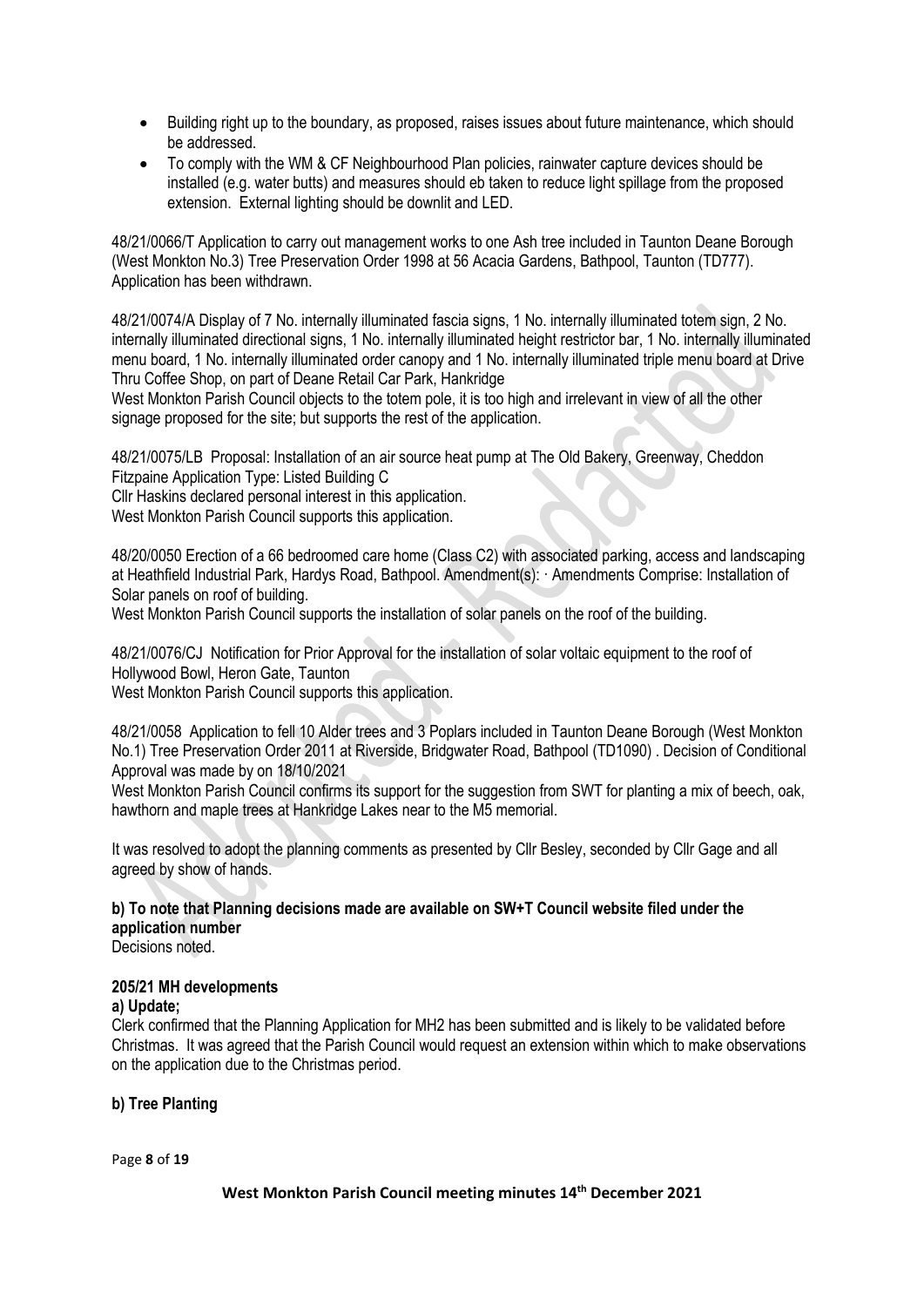Cllr Hall confirmed that a quote had been received from Wee Trees for the required tree planting on MH1 and that Persimmon also have two quotes. Clerk to arrange a meeting as soon as possible to discuss.

#### **c) POS adoption in MH1: Update**

No further update.

#### **d) ROSPA Inspections / Play Park Remedials: Update**

A discussion took place about the ROSPA inspections following the WM Liaison meeting on  $7<sup>th</sup>$  December. It was agreed to make reference to the situation regarding the ROSPA inspections in the Parish Councils letter to the MP. Clerk confirmed that a draft of the letter would be sent to Councillors to consider and feedback when it has been developed.

#### **e) Hartnells Farm Development: Update**

Clerk confirmed that confirmation is awaited from Persimmon as to whether they will install the play park at Hartnells Farm at the end of Phase 2 or not. There is no time obligation to deliver the play park. A discussion followed about the issues and frustrations with Persimmon and MH1. It was agreed that a press release would be developed about all of the issues for inclusion on Monkton Matters.

#### **f) Feedback from WM Liaison Meeting on 7 th December**

Frustration was expressed about how ineffective the meeting on 7th December was, in part due to a SWT Officer not being present. It was however agreed that the Liaison Meetings should continue to take place.

#### **206/21Community Development Projects**

#### **a) Sports Pitches: Update**

Clerk confirmed that Persimmon had indicated that they would be agreeable to a meeting being arranged to discuss the Sports Pitches to agree a way forward. Clerk to make arrangements.

#### **b) Small Improvement Scheme Project: Update**

Clerk confirmed details of the proposed Small Improvement Scheme to improve the footpath width over the Canal on the road through Bathpool. Clerk to send details of the proposed scheme to Cllr Fothergill.

#### **c) CIL Projects**

#### **Footpaths / Renewing gates and stiles: Update**

Cllr Gage confirmed that the five gates have been delivered to the locations ready for installation by the Lengthsman.

#### **Aginhills Footpath Diversion: Update**

Cllr Cavill confirmed that there was no update.

#### **Speed Indicator Device:**

Parish Council purchased SID is awaiting installation. Clerk confirmed that the draft Memorandum of Understanding has been sent to SCC along with the dimensions and weight of the SID. SCC are liaising with the Highways Lighting Team to ensure that the SID can be installed on the lighting columns. Enquiries are also being made about locating the SID between Hartnells roundabout and Monkton Elm Garden Centre.

#### **Land next to new Primary School: Agree next steps**

Clerk confirmed that following the discussion that took place at the December Planning Committee meeting an email had been sent to Redrow and Persimmon raising queries about the novotel period, restrictions on the use of the land and if permission could be given to conduct a survey of the land before proceeding further with negotiations. A response to the queries raised is awaited.

### **207/21 Community**

**a) Update; Cllr Elliston** Cllr Elliston confirmed that there was no update. **b) Community Survey**

Page **9** of **19**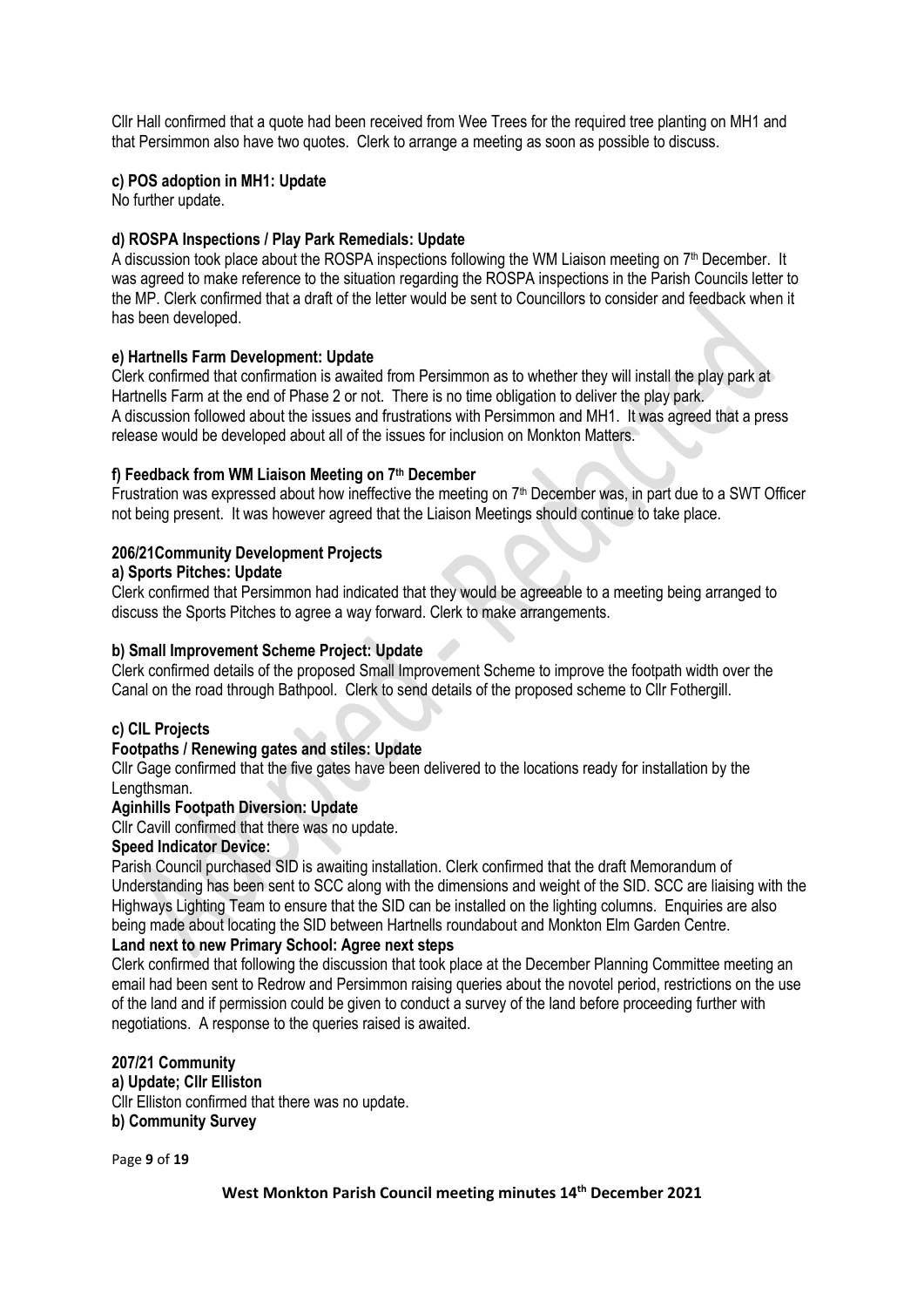Following the discussion at the December Planning Committee meeting, Councillors confirmed that they had no proposed additions to the survey.

The method of delivery and gathering responses was discussed. It was agreed to carry out a pilot of the survey on Roys Place and Heathfield Drive and to give the opportunity on the survey for it to be completed online and for further questions to be asked about the responses via a variety of means including a telephone call, a conversation on the doorstep, email, a virtual meeting etc. The responses from the pilot will inform the method of delivery and response gathering for the wider survey of the parish.

# **c) Approval of volunteering policies**

It was resolved to adopt the Volunteering Policies prepared by the Assistant Clerk Community, proposed by Cllr Ellis, seconded by Elliston and agreed by show of hands. Cllrs Cavill and Tully abstained due to not them not being present at the December Planning Committee meeting when the policy documents were discussed and their approval recommended.

Assistant Clerk Community confirmed that a group of volunteers were organised to clear Dyers Brook on Saturday morning.

#### **208/21 Environmental**

#### **a) Climate Action Programme for the Parish**

Assistant Clerk confirmed that a meeting has taken place with Bethan Turner to develop a schedule of activity in relation to the Climate Action Programme for the Parish for the next 6 months. Bethan will attend the January meeting to provide an overview of the schedule. Assistant Clerk confirmed that the first event planned is linked to the RSPB Big Bird Watch and some expenditure in relation to this is included in the finance report. An endorsement to go ahead with the initiatives in the schedule was approved, proposed by Cllr Besley, seconded by Cllr Tully and all agreed by show of hands.

It was suggested by Councillors that the Somerset Wilder initiative and Bee Hotels could be incorporated into the schedule in the future.

#### **b) Land next to Old West Monkton Primary School – update**

Assistant Clerk confirmed that work on the land was still to be carried out by the Lengthsman. Cllr Haskins confirmed that cyclists are still using the area.

#### **c) SWT Free Trees**

Clerk confirmed that the seven beech trees were collected and planted on 1st December by members of the Parish Council.

#### **d) Climate Action Major Project Discussion**

Cllr Gage put forward the idea that the Parish Council could support a major Climate Change project in the Parish perhaps at the Primary School, Village Hall or Tacchi Morris or any building that is public or provides a community facility. Cllr Tully and Gage agreed to raise the idea with the Village Hall, Clerk to write to the Primary School and Tacchi Morris.

Cllr Elliston drew Councillors attention to the Northleaze Community Solar Project and the opportunity that a similar project may bring in the community whereby an investment in solar panels may generate an income to deliver further climate change projects in the community.

#### **209/21 Reports, including recent developments, matters to consider and decisions to be made: a) Bathpool Flood Warden: Mr Kevin Perry**

Mr Perry provided his monthly report confirming Bathpool rainfall was only 14mm – making November the second driest month of the year, and the EA have today recorded it was the driest November in Wessex since records began in 1891, with just 22% of our long-term average rainfall. The longer term forecast indicates that the remainder of December will be dry.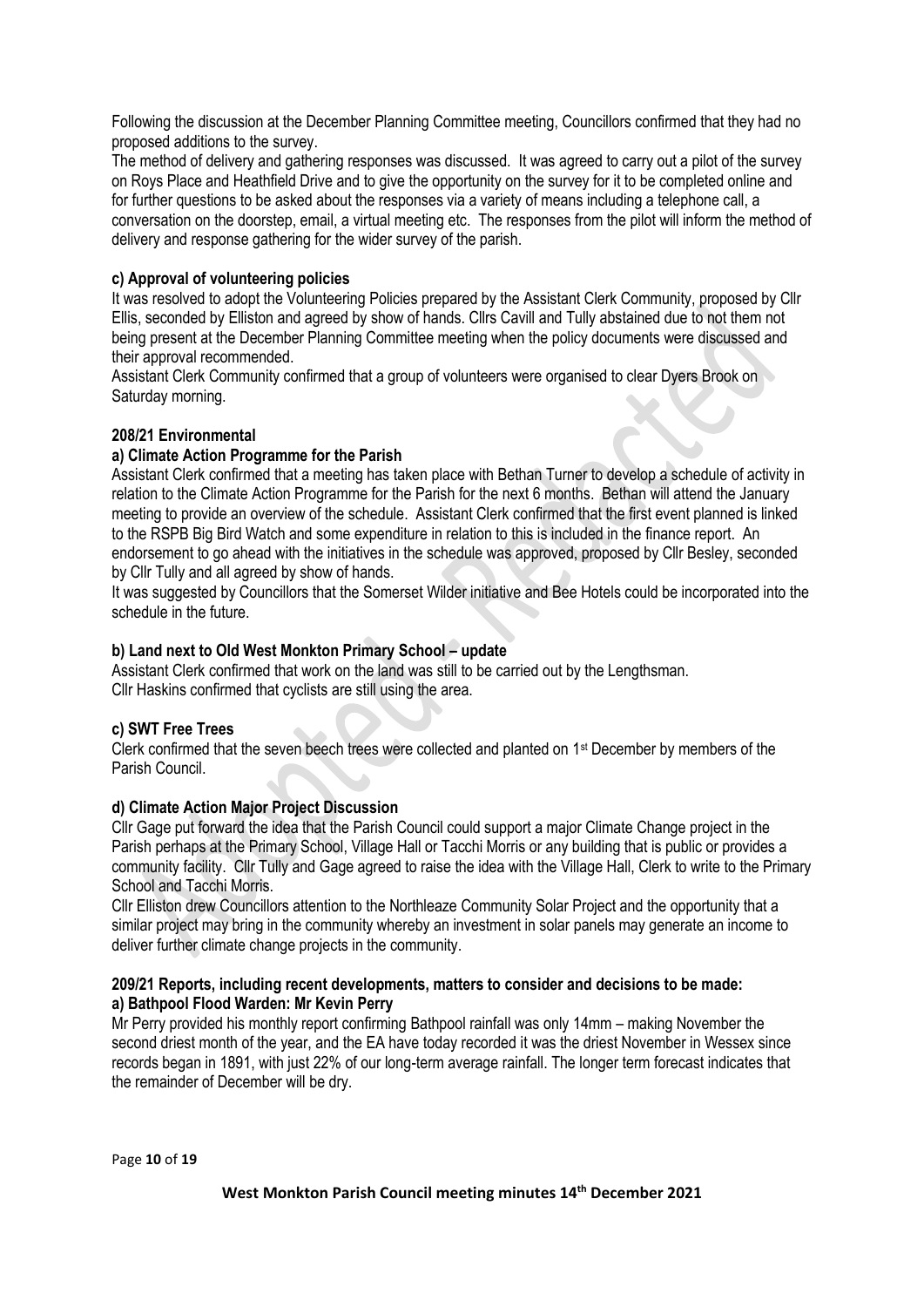The land drainage consent is yet to be received in respect of the Leaky Dams, agreement is also required from SWT and the landowner. FWAG are engaging more widely with the farming community about flood alleviation / defence works which will have a positive impact in Bathpool.

# **b) NP Delivery Group Chairman: Mr K Tutill / Assistant Clerk; Update.**

Mr Tutill provided an update on the NP review. Currently three quarters of the way through the Regulation 16 consultation which finishes in 10 days. A full report of the responses received will be provided at the January PC meeting.

Ann Rhodes at SWT will formally appoint Ann Skippers as the Examiner in the New Year. The examination should take place within 6 weeks and the Examiner will decide if a referendum is required, if it is it is likely to coincide with the May 2022 elections.

The briefing prepared by the Assistant Clerk on the NP review was discussed. It was agreed that the briefing should be added to Monkton Matters as soon as possible to aid the public's understanding of the process and where the NP review is in it.

#### **c) Councillors with roles of responsibility (not all Councillors will have a report to make) Footpaths**

Cllr Gage confirmed that he had nothing further to report.

# **BACH Chairman**;

Cllr Gage confirmed that the next BACH Committee Meeting is scheduled to take place on 20<sup>th</sup> December. **Allotments;**

Clerk confirmed that the allotment renewals had been sent out and payments are beginning to be received. **Highways;**

Cllr Besley reported that email correspondence had been exchanged with Alyn Jones about placing a SID between Hartnells and Monkton Elm, amending the wording on the VMS signs, the black on yellow signs which the SCC Highways Team are checking are in place as agreed – further signs have also been ordered to make the correct route to be taking by through traffic and also the traffic calming to take place on Monkton Heathfield Road. The scheme is being put into the SCC Audit / Review process this week. At this stage the timescale for implementation isn't known.

#### **Water Resilience;**

Cllr Cavill and Hall confirmed that there was nothing to report.

#### **Safe Routes to School**;

Cllr Tully raised concern that school children are still crossing at Maidenbrook Lane.

#### **Public Open Spaces/ Children's Play Areas and Recreation;**

Cllr Hope confirmed that he had nothing further to report.

#### **Transportation**;

Cllr Elliston confirmed that he had nothing to report.

# **d) Communications Report - Clerk.**

Parish Council Website:

- Information about the Community Governance Review and survey added.
- A358 Taunton to Southfields Community update added
- Information about Monkton Matters and the business directory added
- Climate Change page updated with articles about the Climate Change Programme.
- Highways updates including for Creech Castle works.
- Regular updates to Highways (including road closures), Planning, Finance and Parish Council pages carried out.

Parish Council Facebook Page:

- Page likes / followers now at 666.
- Posts added sharing the news items added to the website.
- Monkton Matters
	- Tweaks to website.

Page **11** of **19**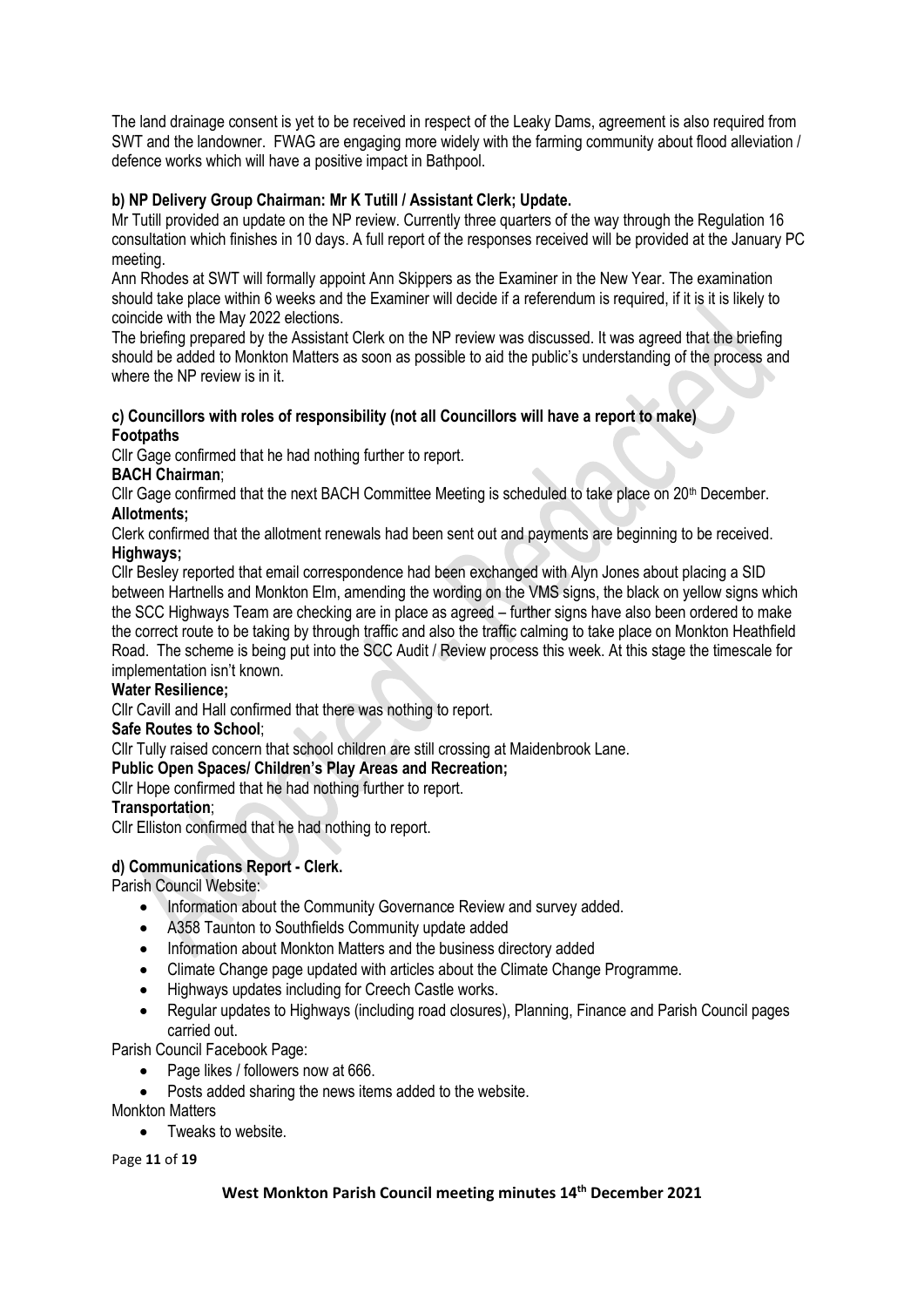- 29 new articles added in November.
- Articles on Monkton Matters being shared on Monkton Matters Facebook page to pull users to the website.
- Business directory now live and has details of 6 businesses so far.
- Summary of the November PC meeting added by Cllr Elliston.

#### **e) GDPR**

Nothing to report.

#### **f) WMPC Chairman; Cllr Haskins**

Cllr Haskins confirmed that he didn't have anything to report but wished everyone a Happy Christmas.

# **Representatives on outside bodies/Response to Consultations:**

**g) West Monkton Village Hall Management Committee**

Cllr Tully confirmed that the Village Hall is doing well but there is some concern that some Covid-19 restrictions may return which may result in a further closure of the Village Hall.

#### **h) The Spital Trust**

Cllr Ellis confirmed that there is not much to report. Investigations are continuing at the three areas of land owned by the Spital Trust which are involved in the A358 dualling plans. The Spital Trust is making enquiries, plans of the pieces of land are available but the ownership documents are over 100 years old. Some solicitor advice may be required.

#### **i) Any events at which WMPC was represented**

Cllr Hall outlined the workshop that he attended with Assistant Clerk Community organised by the Quantock Hills AONB about the future of the Quantock Hills and their development.

Cllr Hall confirmed that following the workshop, the Head of the Quantock Hills AONB visited the Country Park. The AONB has £2.1m of funding from the National Lottery and they confirmed that they would be keen to put forward dry stone walling around the pond for part of this funding.

#### **j) Consultations responses to be developed / approved for submission**

To note only: Proposed amendments to Environment Permitting Regulations 2016. Gambling Act consultation – information regarding the consultation has been circulated. Councillors to send any comments on the consultation to the Clerks to collate a response.

#### **210/21 Asset Register**

Up to date.

# **211/21 Parish Council**

### **a) Vision and Objectives**

Clerk confirmed that the Vision and Objectives document had been amended to reflect the feedback received from Cllr Elliston.

It was proposed by Cllr Cavill, seconded by Cllr Ellis and all agreed by a show of hands to approve and adopt the Vision and Objectives.

#### **b) To consider adopting a Business Continuity Motion**

Clerk outlined how the current legislation requires the Parish Council to meet in person to make decisions. With the increase in cases of the new Covid 19 variant, there is a risk that if new measures / restrictions are put in place the Parish Council may not be able to meet in person and make required decisions.

It was proposed by Cllr Cavill, seconded by Cllr Besley and all agreed by show of hands to adopt a Business Continuity Motion until May 2023 which states that:

Page **12** of **19**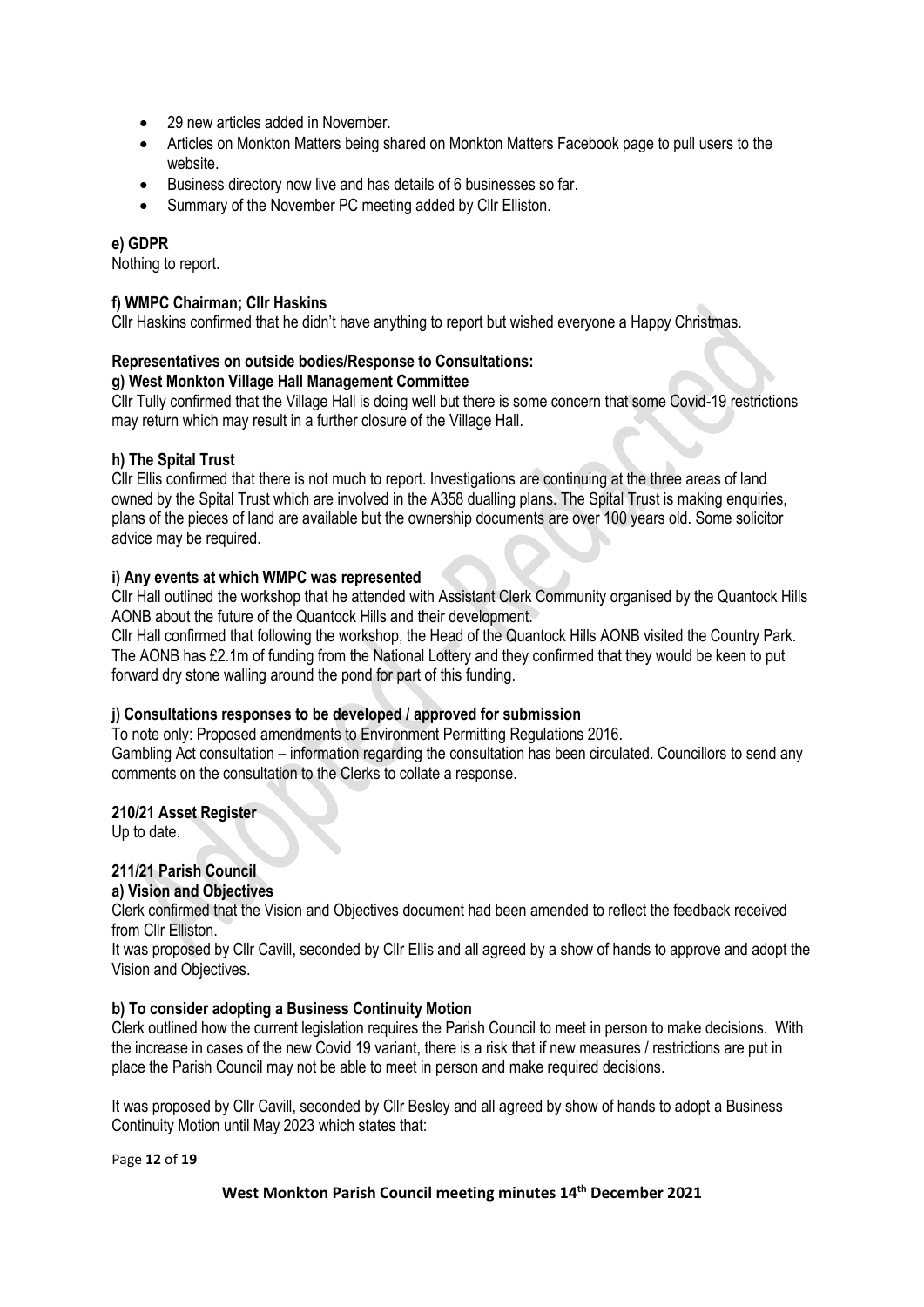'In light of the Coronavirus (Covid-19) pandemic and government advice, this council resolves that: (a) Should the council be unable to meet for whatever reason, the Clerks be given delegated authority to progress all ongoing matters and projects and authorise all regular payments and incur expenditure in line with the council's agreed budget.

(b) Any decisions taken under resolution (a) above will be taken, whenever possible, in consultation with the Chairman and Vice Chairman of council. A record of all decisions and expenditure incurred under delegated authority will be kept and reported to members when the council next meets.

(c) The authority to decide the council's response to planning applications be delegated to the Clerks, in consultation with all members of the council.

(d) The provisions outlined in resolutions (a-c) above will override any requirements to the contrary in the council's standing orders, financial regulations or terms of reference.

(e) The Clerk, in consultation with the Chairman and Vice Chairman, may incur expenditure from the project earmarked reserve where such expenditure will help the community's efforts to support those in need of assistance or prevent social isolation'.

# **212/21 Finance**

# **a) BACH Finance to 30 th November 2021.**

Clerk summarised the BACH Finance report circulated in advance of the meeting which confirmed the income and expenditure in relation to the BACH up to the 30<sup>th</sup> November 2021.

# **b) Budget and Precept for 2022/23**

Following the Budget setting and precept meeting on 29th November 2021:

Resolution to approve the proposed budget for the year ahead 2022-2023 and to confirm the precept request for £64,517.00 for 2022/2023. WM PC portion of the Council tax will be £30.34 which is 68p less than last year. Proposed by Cllr Gage, seconded by Cllr Hope and all agreed by show of hands

Based on SWT tax base figures for 2022/2023 this means that for capital expenditure at the CP the split remains 50:50 whilst the maintenance and general running costs will be shared WMPC 70% and CFPC 30%.

# **c) Quotes**

To note: CIL projects: Anticipated costs of supply and installation of Safer Route to School at Country Park on target for estimate up to a maximum of £12,000.00. Bollard purchased and installed, and tarmacadam completed by RW Gale. (£2125.00 +vat 425.00 = £2550.00 see payments table below, CF PC have offered to pay half exvat £1062.50)). Top layer of fine to dust gravel to finish the surface will be delayed until pond installation is complete.

Request from Somerset Wood volunteer co-ordinator for supply and installation of trees around the Forest School for planting in January. Tree species have been identified by Forest School consultant Thirza, quote from approved supplier, 'Wee Trees' (=best value). To supply as quoted £782.60 +vat £146.92 = Total £929.52. Resolution to accept quote from Wee Trees for the Forest School tree planting. Should be shared 50:50 with CF PC. Proposed by Cllr Ellis, seconded by Cllr Cavill and all agreed by show of hands.

An agreement in principle to reimburse the Somerset Wood volunteer coordinator for incidental expenses incurred in the delivery of her unpaid position:

Resolution to reimburse Somerset Wood Volunteer. Proposed by Cllr Tully, seconded by Cllr Besley and all agreed by show of hands.

Claim submitted for period April to November £136.38.

Will be shared 50:50 with CF PC. i.e. £68.19 paid directly to Som Wood Coordinator (See payments table below).

Allens Brook and Leaky dams FWAG scheme: (from Kevin Perry)

- Request from K Darch that the PC carries his legal costs for the setting up of the leaky dams
- Estimated cost of works likely to be about £2500.00

Page **13** of **19**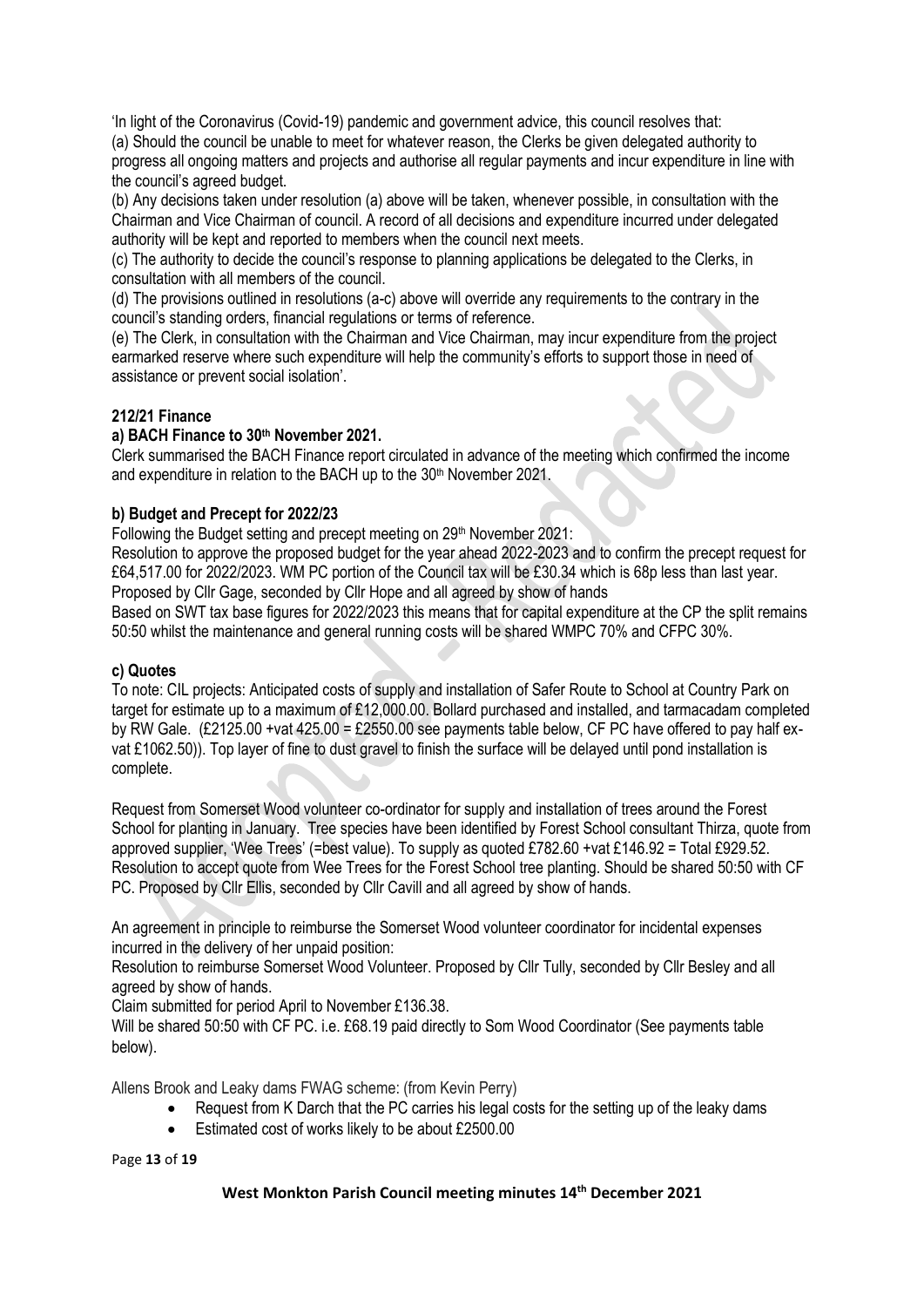Resolution to support both *in principle*, subject to knowing cost involved. Proposed by Cllr Hall, seconded by Cllr Elliston and all agreed by show of hands.

To accept the quote from Alan Manchip to install air conditioning in the Activity Room at the BACH. Manchip is the preferred contractor, representing good value, local business and have done work at BACH in the past. A number of options are offered on the quote.

*Activity Room Option 1 1 x 12kW suspended cassette system Price of Materials/Labour £4,297.00 plus VAT (valid for 28 days)*

*Option 2 1 x 12kW twin wall mounted system Price of Materials and Labour £3,876.00 plus VAT (valid for 28 days)*

*Option 3 1 x 10kW wall mounted system Price of Materials/Labour £3,147.00 plus VAT (valid for 28 days)*

#### *Optional Outside Cage*

*To supply and install 1 x outside cage to the outside condenser unit would be Price of Materials/Labour £375.00 plus VAT (valid for 28 days)*

The maximum quote totals £4672.00 plus VAT. It would qualify as a CIL project because it is a capital investment and of benefit to those affected by the development.

Resolution to accept Option 1 of the quote from Alan Manchip, without a cage and with a timer to enable automatic switch off if the unit is inadvertently left on. Proposed by Cllr Ellis, seconded by Cllr Gage and all agreed by show of hands.

To consider a donation to Crisis Funding following request from Village Agent. Donation is for local people in need. Suggest £1000.00, from Youth and Community budget line. Proposed by Cllr Hall, seconded by Cllr Gage and all agreed by show of hands. Feedback / outline of how the fund is used locally to be requested.

To consider quote and agree a course of action.

Quote from Wee Trees for replacement of dead trees on MH1 site following site inspection and report. To replace 179 trees including stake, guard and ties (species listed on quote) £52588.99 +vat £10099.80 = £62688.00. Planting costs £200 x2 men to plant 15 trees per day.

179 /15 = 11 days @£400 per day £4400.00. Total cost for scheme £67088.00. Persimmon say they have 2 quotes and all three quotes will be considered round the table.

It was agreed to arrange a meeting Persimmon. Parish Council to agree to take responsibility for the trees once planted.

Unfinished business from Nov PC meeting:

Resolution to accept recommendations from AWP (extract from report of the meeting at the end of this document):

- Amendment to Financial Regulations (see AWP report end of this document)
- To continue variable direct debits as listed in AWP report at end of this document.
- (Grants approved at Nov meeting and subsequently issued).

Proposed by Cllr Cavill, seconded by Cllr Tully and all agreed by show of hands.

To note the next meeting of the Audit Working Party on Friday 21 January 2022 at 9.00 am by zoom.

Page **14** of **19**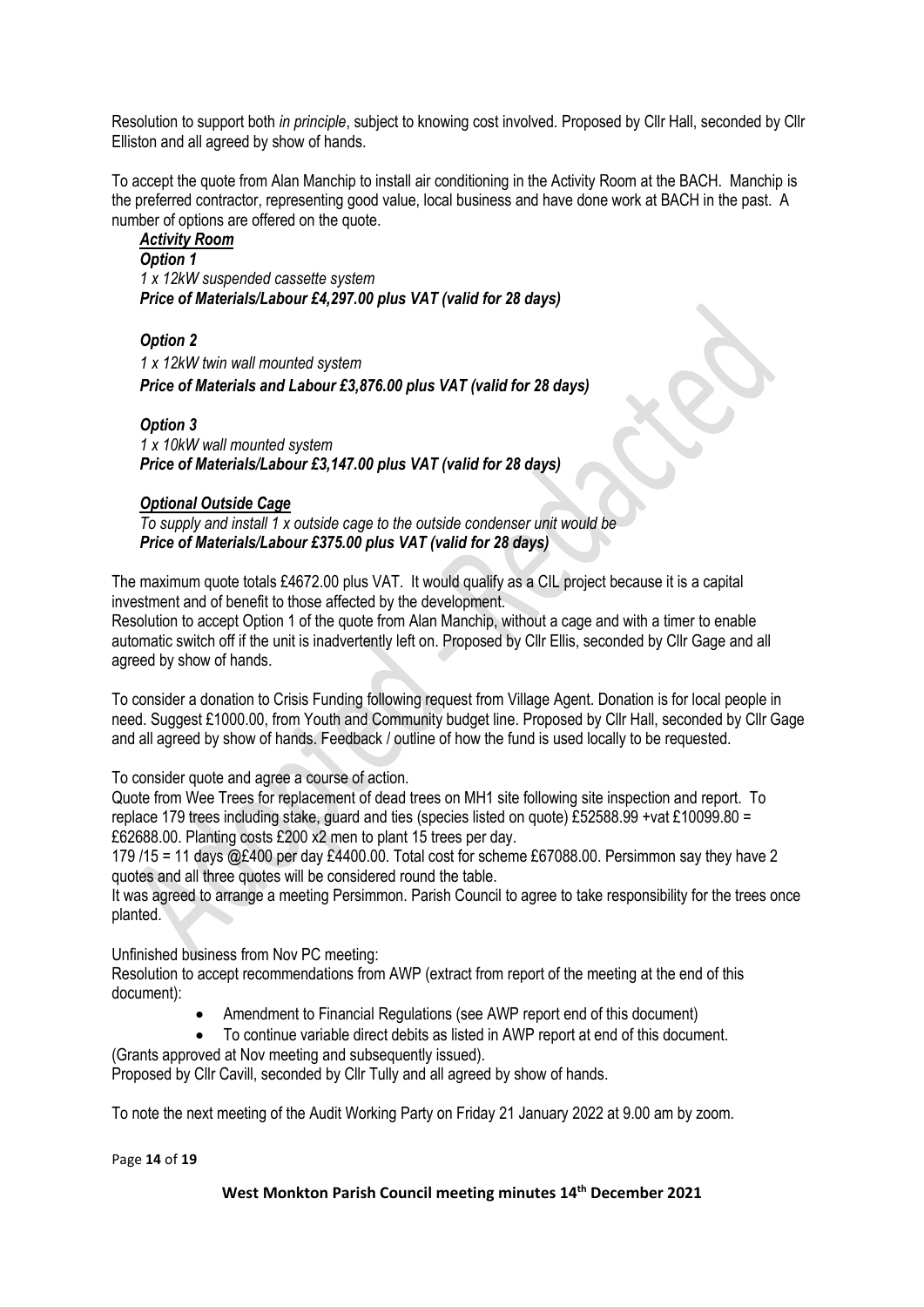To note plans for a Youth Club disco 5 -7pm with pizza on  $15<sup>th</sup>$  Dec. Pizza van may not be in attendance – suggestion to purchase pizzas from Asda which would be cheaper (Pizza van = £10-12 per pizza). DJ is a policewoman, there will be a charge for the DJ. Costs can be met from YC and community budget line.

Ref legal costs

- o To note payment for work done on Crown Commissioners covenant ref lease paid on 8/12/2021 to avoid any delay on the work – CF PC having agreed to pay their share on 6/12/2021.
- o To note advice below from Wellers Hedley regarding future costs. Extract from email from Frances Webster at Wellers Hedley:
- *…would suggest that we agree an amended scope of work as follows:*
- *1. Deed of Covenant – estimate 3 hours (£787.50 plus VAT and disbursements). This time allowance will cover our time spent reviewing the restriction on the title, liaising with the Crown, reviewing the draft Deed of Covenant and the 2018 Transfer, making any necessary amendments to protect the Councils' interests and reporting to and advising the two Councils on the extent and implications of the obligations therein. Please note that I already have £225 WIP allocated to this matter.*
- *2. Reviewing draft lease prepared by STW – estimate 6 hours (£1350 plus VAT and disbursements). This time allowance will cover a review of the title register and the draft lease, negotiating with the solicitors acting for STW as to any pertinent amendments that we consider to be necessary and reporting our recommendations to the two Councils. I would estimate that this will involve one to two rounds of review at this stage. We will also register the lease with land registry and deal with any preliminary requisitions raised, providing these are straightforward to resolve.*
- *3. Preparing Underlease to Charity – estimate 5 hours (£1125 plus VAT and disbursements). This time allowance will cover our time spent taking up-to-date instructions from the two Councils, preparing a draft lease, negotiating with the Charity's legal representatives and dealing with straightforward amendments proposed by the parties. I would estimate that this will involve one to two rounds of review at this stage*

Resolution to proceed with legal work from Wellers Hedley within the amended scope of work, proposed by Cllr Hall, seconded by Cllr Cavill and all agreed by show of hands.

#### d) **Receipts and payments**

*Information relating to named, or otherwise identifiable, individuals is confidential and has been redacted in documents placed in the public domain.*

| <b>Receipts</b>                                    |                          |                         |                           |                            |                                     |  |  |  |  |
|----------------------------------------------------|--------------------------|-------------------------|---------------------------|----------------------------|-------------------------------------|--|--|--|--|
| Interest Lloyds                                    |                          |                         | £ 0.67, Nov 9th statement |                            |                                     |  |  |  |  |
| <b>Nationwide</b>                                  |                          |                         |                           | £3.11 Nov $30th$ statement |                                     |  |  |  |  |
| <b>PSDF</b>                                        |                          | £1.64 Nov 1st statement |                           |                            |                                     |  |  |  |  |
| SALC community grant in two payments 1500 +2544.66 |                          |                         | £4044.66                  |                            |                                     |  |  |  |  |
| <b>Payments</b>                                    |                          |                         |                           |                            |                                     |  |  |  |  |
| payee                                              | <b>Payment ex</b><br>vat | Vat                     | <b>Total</b>              | How<br>paid                | <b>Budget line</b>                  |  |  |  |  |
| A Pritchard litter picking                         |                          | No vat                  |                           | d-d                        | Wages paid into voluntary<br>'nest' |  |  |  |  |
| Employee pension contributions                     | 112.52                   | No vat                  | 112.52                    | d-d                        | Pension contributions               |  |  |  |  |

| Employer pension contributions | 52.89 | No vat | 52.89 | u-u  | <b>HMRC</b> |
|--------------------------------|-------|--------|-------|------|-------------|
| A Shephard Clerks salary SCP30 |       | No vat |       | bacs | salary      |

Page **15** of **19**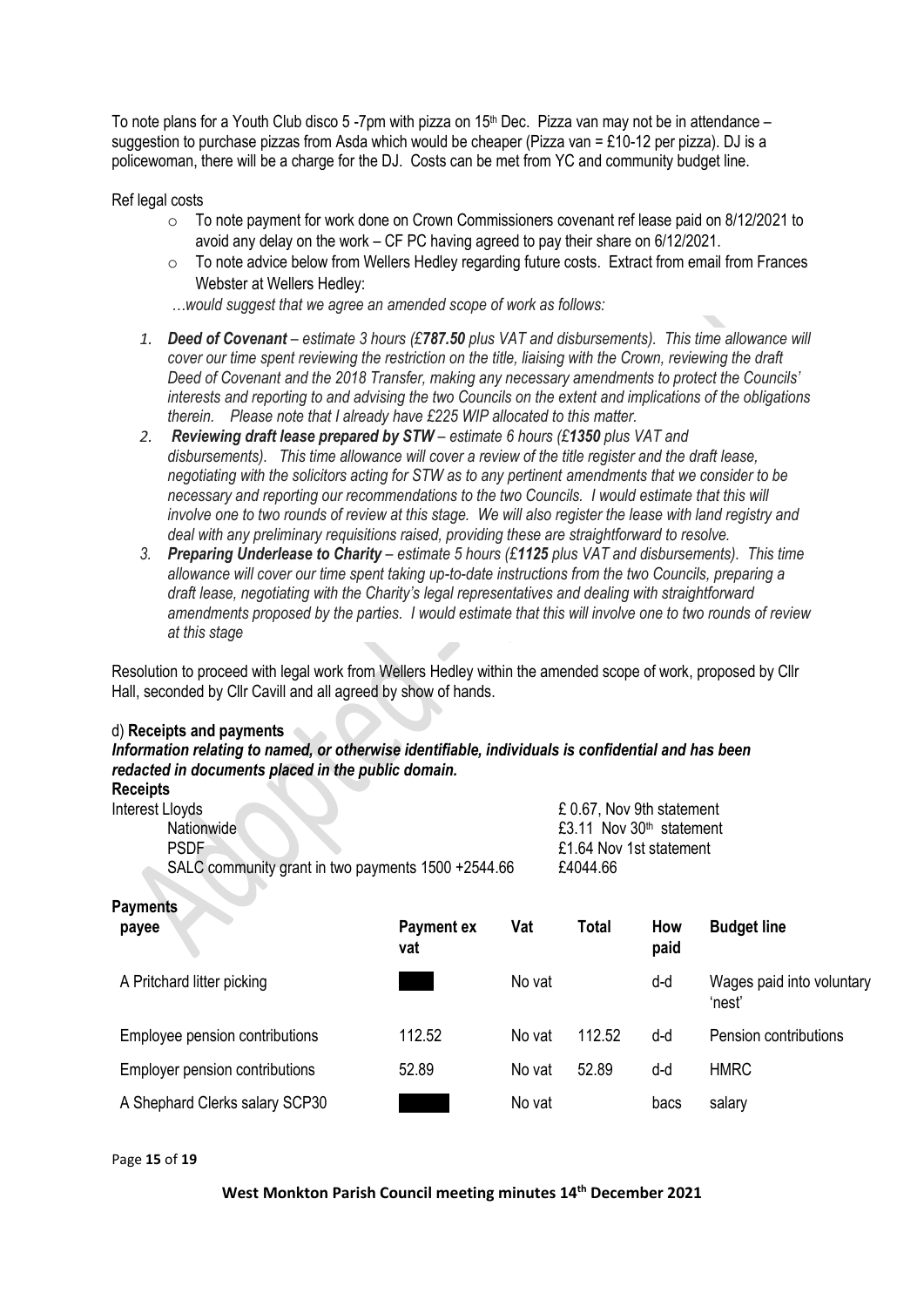| P Cavill assistant clerk2 salary SCP 34                              |         | No vat |         | bacs                       | salary                                    |
|----------------------------------------------------------------------|---------|--------|---------|----------------------------|-------------------------------------------|
| K Welsh assistant clerk-community salary<br>SCP <sub>26</sub>        |         | No vat |         | bacs                       | salary                                    |
| HMRC month 9                                                         | 851.55  | No vat | 831.55  | bacs                       | Employer/NIC/PAYE                         |
| A Shepherd Homeworkers allowance                                     | 27.00   | No vat | 27.00   | bacs                       | Homeworkers allowance                     |
| P Cavill homeworkers allowance                                       | 27.00   | No vat | 27.00   | bacs                       | Homeworkers allowance                     |
| K Welsh homeworkers allowance                                        | 27.00   | No vat | 27.00   | bacs                       | Homeworkers allowance                     |
| A Crome YC expenses claim (Tuck shop)                                | 38.10   | No vat | 38.10   | bacs                       | Youth club                                |
| RW Gale install bollard and tarmac at CP                             | 2125.00 | 425.00 | 2550.00 | bacs                       | CIL to be shared with CF<br>PC (£1062.50) |
| Parish Online annual subscription                                    | 150.00  | 30.00  | 180.00  | bacs                       | Sundry admin                              |
| E.G. White topping at Memorial Wood                                  | 270.00  | 54.00  | 324.00  | bacs                       | CPvol                                     |
| Reimburse Som Wood volunteer<br>coordinator expenses (50:50 w CF PC) | 68.34   | No vat | 68.34   | bacs                       | CPvol                                     |
| QssIT supply and set up laptop                                       | 1120.65 | 224.13 | 1344.78 | bacs                       | $\mathsf{I}\mathsf{T}$                    |
| e.on supply to BT kiosk 1/4 to 30/11                                 | 27.34   | 1.37   | 28.71   | bacs                       | lighting                                  |
| S Rolls Lengthsmans Services in Nov                                  |         | No vat |         | bacs                       | Lengthsmans services                      |
| <b>B Turner Environment initiatives/comms</b><br>Nov invoice         | 175.00  | No vat | 175.00  | bacs                       | environment                               |
| Burnham Portaloo at CP                                               | 88.00   | 17.60  | 105.60  | bacs                       | CP vol                                    |
| Cllr A Hall expenses claim CP wood,<br>varnish, keys, mileage        | 169.09  | No vat | 169.09  | bacs                       | CP vol                                    |
| Cllr G Hope expenses claim wood for<br>banner, cable and ties        | 93.81   | 5.60   | 99.41   | bacs                       | Env                                       |
| Cllr B Gage mileage for Christmas trees                              | 196.09  | No vat | 196.09  | <b>Bacs</b>                | env                                       |
| QSS IT annual subscription for End Point<br>security                 | 24.99   | 5.00   | 29.99   | <b>Bacs</b><br><b>PAID</b> | $\mathsf{I}\mathsf{T}$                    |
| Grant to Tacchi-Morris for LED lighting<br>project                   | 3500.00 | No vat | 3500.00 | <b>Bacs</b><br><b>PAID</b> | grants                                    |
| Grant to WM scouts                                                   | 1770.00 | No vat | 1770.00 | <b>Bacs</b>                | grants                                    |
|                                                                      |         |        |         | <b>PAID</b>                |                                           |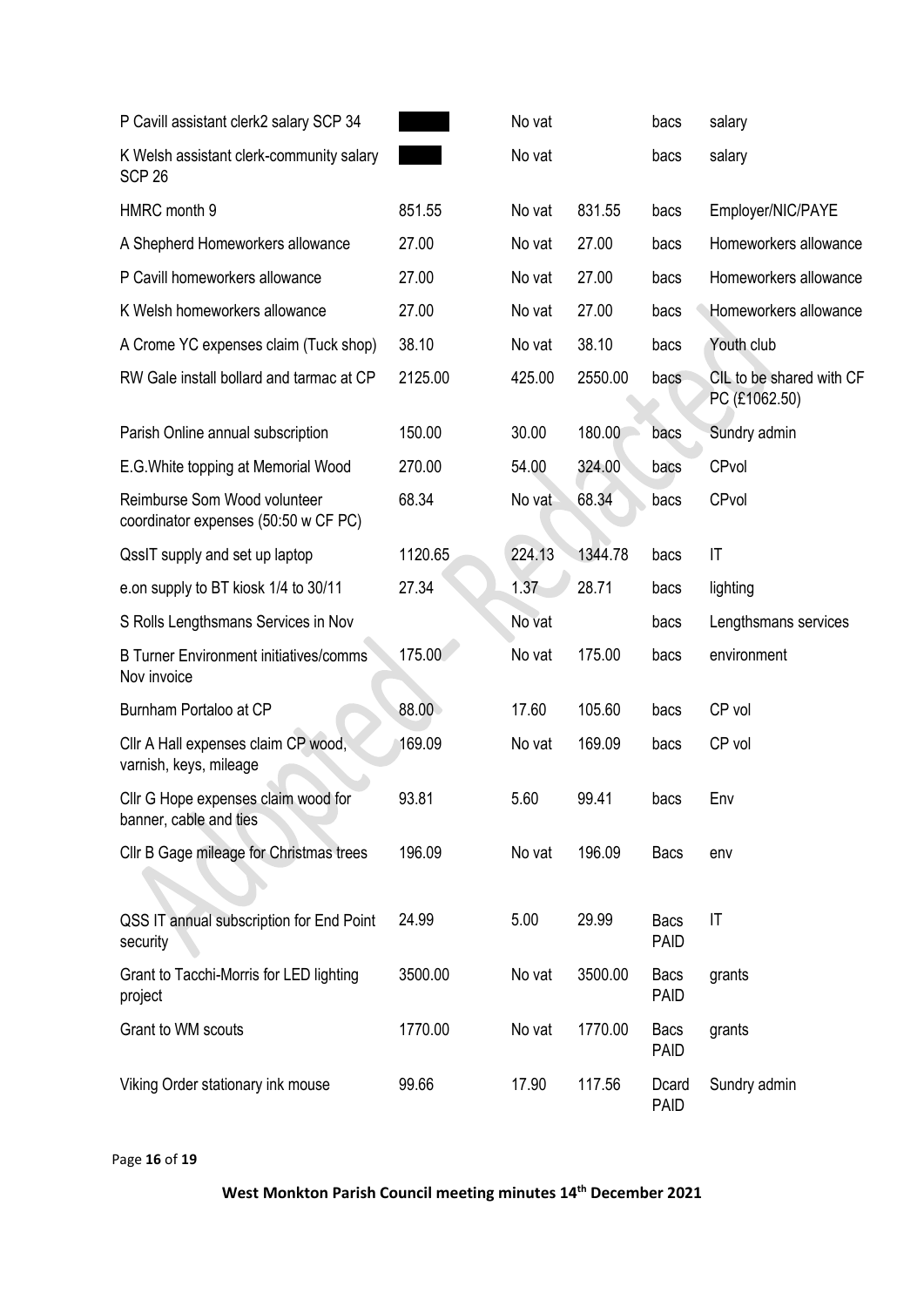| Viking Order accident book ink                           | 34.28    | 6.86    | 41.14    | Dcard<br>PAID               | Sundry admin      |  |
|----------------------------------------------------------|----------|---------|----------|-----------------------------|-------------------|--|
| Viking Order HP printer + inks                           | (180.44) | (34.09) | (204.53) | Dcard                       | Sundry admin(dec) |  |
| (2 inks to follow when they are next in<br>stock)        | 126.54   | 25.31   | 151.85   | <b>PAID</b>                 |                   |  |
| Viking mobile first aid kit for volunteering             | 11.39    | 2.28    | 13.67    | Dcard<br><b>PAID</b>        | Equip             |  |
| Viking Order PPE- hard hats signage<br>buckets           | 99.79    | 19.96   | 119.75   | Dcard<br><b>PAID</b>        | Equip             |  |
| Bulk Workwear hi viz vests and goggles<br>for volunteers | 306.39   | 61.28   | 367.67   | <b>Dcard</b><br><b>PAID</b> | Equip(Dec)        |  |
| Safety Warehouse gloves                                  | 49.25    | 9.85    | 59.10    | Dcard<br><b>PAID</b>        | Equip             |  |
| Sharp Cat CGR survey                                     | 2886.36  | 577.27  | 3463.63  | <b>Bacs</b><br><b>PAID</b>  | Env               |  |
| CP Legal fees Crown covenant Wellers<br>Hedley           | 368.00   | 73.60   | 441.60   | <b>Bacs</b><br><b>PAID</b>  | CIL(Dec)          |  |
| Cost of SID device, invoice expected                     | 1919.00  | 383.80  | 2302.80  |                             |                   |  |

*Any other invoices received before14th Dec 2021. Payments by bacs wherever possible.* Resolution: to make payments described above: Proposed by Cllr Ellis, seconded by Cllr Gage and all agreed by show of hands.

Payments made since last meeting of WMPC.

**1. To note: Payments made using debit card** Viking stationary ink and mouse 99.66 +vat17.90 = £117.56 Viking ink and accident book 34.28 +vat 6.86 =£41.14 Viking printer and ink, paper 180.44 +vat34.09 =£204.53(Dec) PPE Viking hard hats etc 99.79 +vat19.96 = £119.75 PPE Bulk Workwear hi viz, goggles 306.39 +vat61.28 = £367.67 (Dec) PPE Safety Warehouse gloves 49.25 +vat9.85 = £59.10

# **2. To note: Payments by bacs/transfer:**

Grant award to Tacchi-Morris for LED Lighting project £3500.00 Grant to W Monkton Scouts £1770.00 Qss IT security annual subscription £24.99 +vat£5.00 = £29.99 Sharp Cat for CGR survey 2886.36 +vat 577.27 = 3463.63 Wellers Hedley covenants CP 367.46 +vat 73.60 = £441.06

# **3. To note: Payment by direct debit**

Page **17** of **19**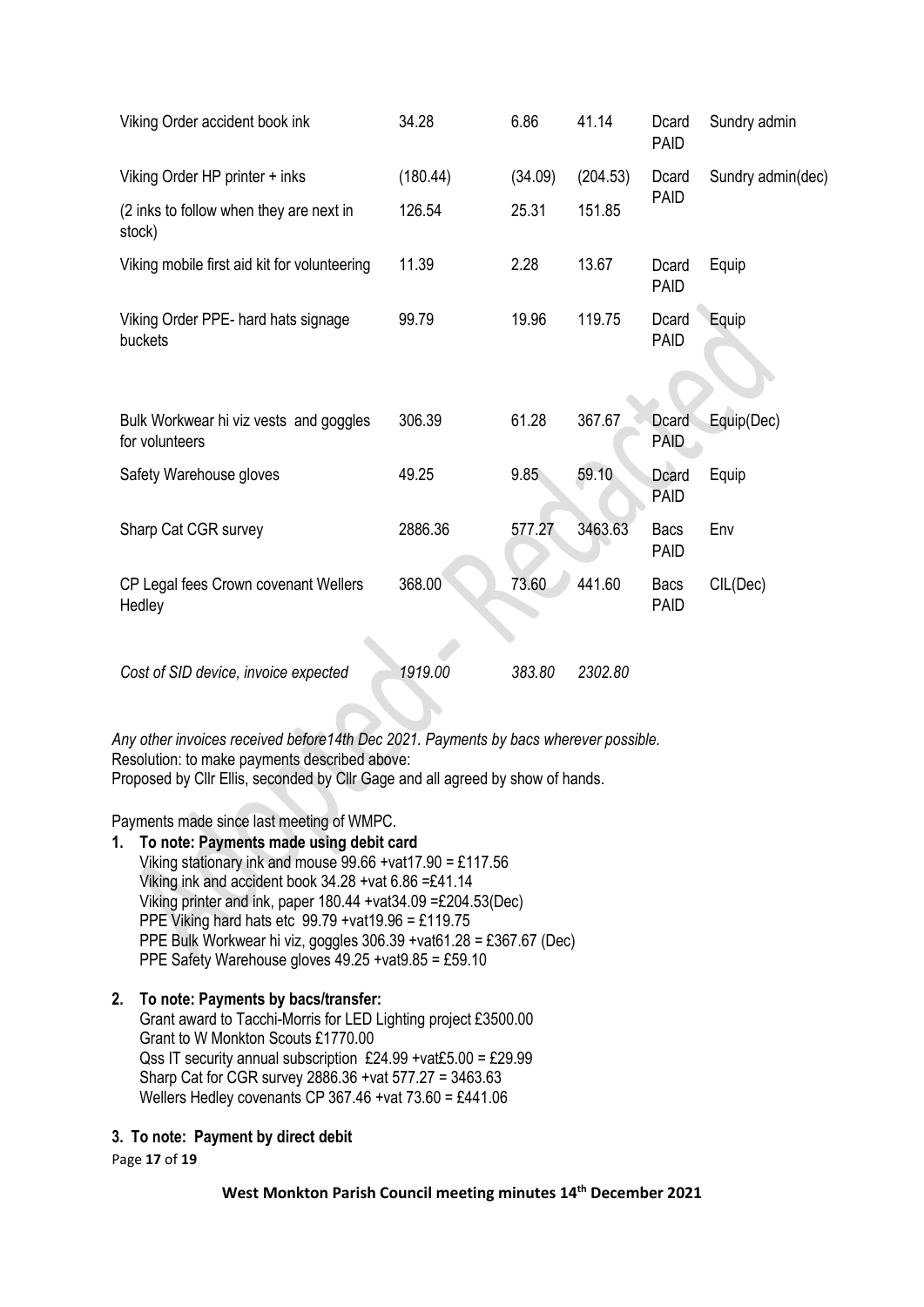Invoice 6767 Nov 25th Monthly payment of £12.00 + vat £2.40 = £14.40 to Tailored Auto Enrolment, (now RollPay) for the servicing plan. Tailored auto enrolment pension deductions: £79.45 Invoice SWS 109180 to follow Monthly invoice £59.80 + vat £11.96 = £71.76 to Somerset Web Services (13 mailboxes) April fin sheet) Invoice SWS 109146 Monthly invoice for web life hosting (MM) £23.00 +vat4.60 = £27.60 SWS 109159 Balance for Business directory of MM £125.00 + vat 25.00 = £150.00 Microsoft office £9.48

#### **4. Cheque**

Nil

# **5. Transfer between accounts**

#### **e) WMPC Bank reconciliation**

Bank reconciliation and budget check: please check on green financial sheet. Ask any questions by email. Bank reconciliation for 1st December is complete and balanced.

#### *General notes on spreadsheet*

Each column heading is dated first of the month.

Each monthly receipt column is a snapshot of what **has been received** in the month prior to 1st of the month. Each monthly expenditure column itemizes payment that **will be made** (i.e., paying the last month's bills) after 1st of the month. These are the monthly list of payments for approval.

Bank statements for 1<sup>st</sup> of the month provide the figures shown on the financial sheet (bottom left - hand corner).

#### *Specific notes for WMPC December financial sheet*

WMPC Receipts

Shows receipts between 1 Nov and 30 Nov includes interest from bank accounts.

WMPC Expenditure details ref green financial sheet which shows only totals – details below Sundry admin: Viking orders ink and set up home office 43.79 + 66.50, Viking orders 117.56 + 41.14 = 158.70,. Microsoft payment 9.48. Total £278.47

In Dec column Parish Online annual sub 150.00 +vat30.00= £180.00 Printer (Asst clerk-com)and inks £151.85 (part of 204.53, inks x 2 to follow)

Equipment (new Line) all PPE purchases hard hats 119.75, gloves 59.10 first aid kit 13.65 Total = £192.50 In Dec column hi viz and goggles £367.67

CP vol: Reimburse Vol Coordinator expenses, £68.34; EGWhite topping in Aug 270.00 +vat54.00 = £324.00; Burnham Portaloo 105.60; A Hall CP wood, keys etc 169.09; Total £667.03

CIL: in Nov column Glasdons bollard for CP safer route to school 228.50

In Dec column R W Gale 2250.00 (issue invoice to CFPC for half ex vat = £1062.50) Wellers Hedley CP covenants 441.06 Total 2991,60

Comms: SWS on direct debit gsuite (vat breakdown above) 71.76, SWS MM hosting on direct debit (vat breakdown above) 27.60 total = 99.36 Balance for set up of Business Dir on MM 125.00 + vat 25.00 = £150.00. Total £249.36

Grants: Climate res: T-M for LED lighting project £3500.00 + £670 of scouts, Total £4170.00. Well-being WMScouts £1100.00 (Nov column)

IT annual subscription for End point security £29.99 (Nov column).

Env in Nov column Business all about you 225.00 + sharp cat for cgr survey 3463.63. Total 3688.63 In Dec column Business all about you 175.00 B Gage exp 196.09, G Hope exp 99.41 Total 470.50

# **213/21 Other matters for report only – items for discussion - no decision**

**a) Christmas office closure – 29th – 31st December 2021**

Page **18** of **19**